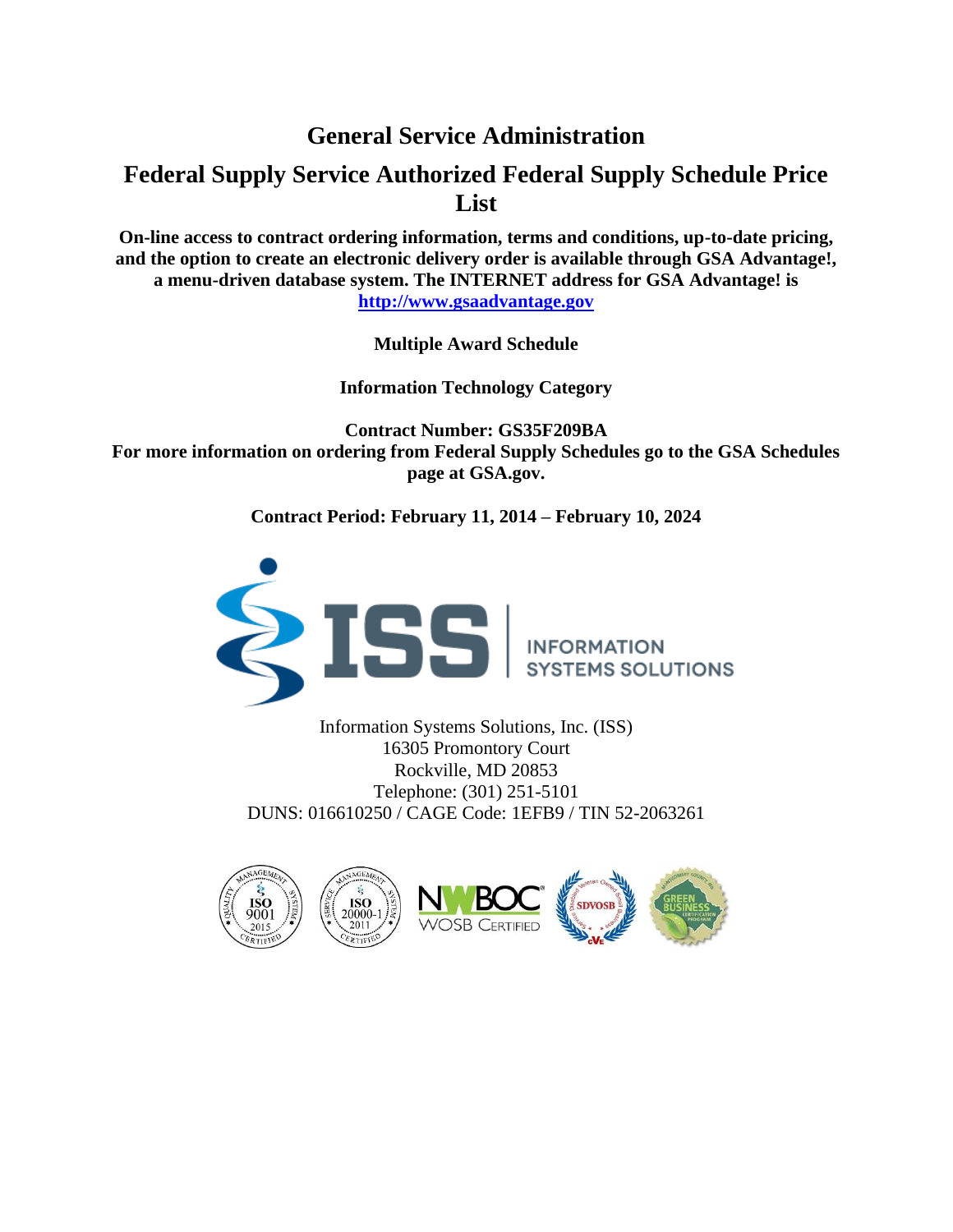

# **Table of Contents**

| 9a. Government Purchase Cards Shall Be Accepted at or Below The Micro-Purchase |  |
|--------------------------------------------------------------------------------|--|
|                                                                                |  |
| 9b. Government Purchase Cards are Not Accepted Above the Micro-Purchase        |  |
|                                                                                |  |
|                                                                                |  |
|                                                                                |  |
|                                                                                |  |
|                                                                                |  |
|                                                                                |  |
|                                                                                |  |
|                                                                                |  |
|                                                                                |  |
|                                                                                |  |
|                                                                                |  |
| 17. Terms and Conditions of Government Purchase Card Acceptance 3              |  |
|                                                                                |  |
|                                                                                |  |
| 20. Terms and Conditions of Repair Parts Indicating Date of Parts              |  |
|                                                                                |  |
|                                                                                |  |
|                                                                                |  |
|                                                                                |  |
|                                                                                |  |
|                                                                                |  |
|                                                                                |  |
|                                                                                |  |
| 26. Notification Regarding Resgistration in System for Award                   |  |
|                                                                                |  |
|                                                                                |  |
|                                                                                |  |
|                                                                                |  |
|                                                                                |  |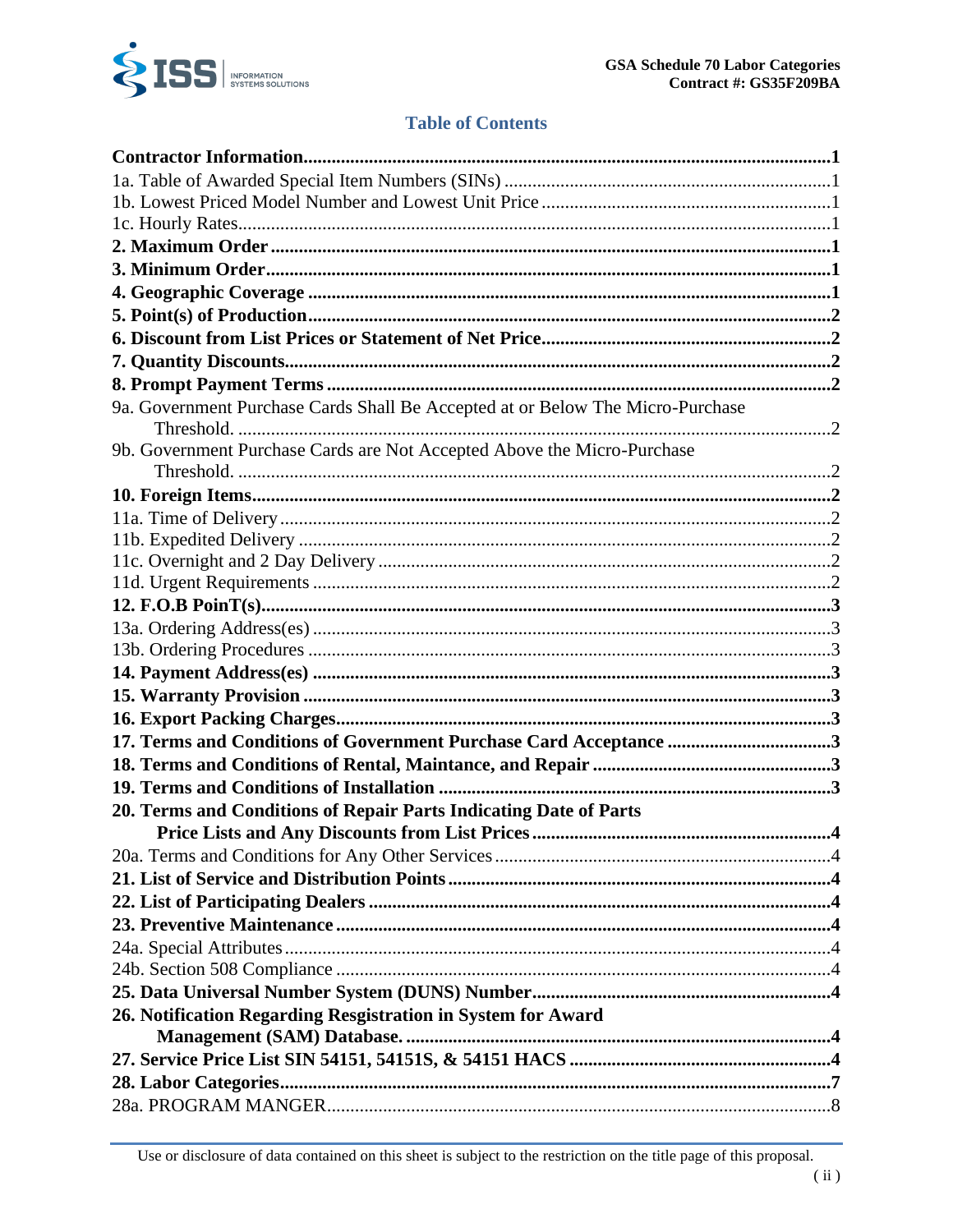

| 28i. SENIOR CERTIFIED SCIENTIST/ENGINEER/SYSTEMS ANALYST10      |  |
|-----------------------------------------------------------------|--|
|                                                                 |  |
| 28k. INTERMEDIATE I COMPUTER SCIENTIST/SYSTEMS ANALYST10        |  |
|                                                                 |  |
|                                                                 |  |
|                                                                 |  |
|                                                                 |  |
|                                                                 |  |
|                                                                 |  |
| 28r. ASSOCIATE SYSTEM SECURITY/INFORMATION ASSURANCE            |  |
|                                                                 |  |
| 28s. INTERMEDIATE I SYSTEM SECURITY/INFORMATION ASSURANCE       |  |
|                                                                 |  |
| 28t. INTERMEDIATE II SYSTEM SECURITY/INFORMATION ASSURANCE      |  |
|                                                                 |  |
| 28u. SENIOR CERTIFIED SYSTEM SECURITY/INFORMATION ASSURANCE     |  |
|                                                                 |  |
| 28v. SENIOR II SYSTEM SECURITY/INFORMATION ASSURANCE ANALYST 13 |  |
|                                                                 |  |
|                                                                 |  |
|                                                                 |  |
|                                                                 |  |
|                                                                 |  |
|                                                                 |  |
| 28cc. ASSOCIATE BUSINESS/FINANCIAL/MANAGEMENT/ANALYST15         |  |
| 28dd. INTERMEDIATE I BUSINESS/FINANCIAL/MANAGEMENT/ANALYST 15   |  |
| 28ee. INTERMEDIATE II BUSINESS/FINANCIAL/MANAGEMENT/ANALYST 15  |  |
| 28ff. SENIOR I BUSINESS/FINANCIAL/MANAGEMENT/ANALYST15          |  |
| 28gg. SENIOR CERTIFIED                                          |  |
|                                                                 |  |
| 28hh. SENIOR II BUSINESS/FINANCIAL/MANAGEMENT/ANALYST 16        |  |
|                                                                 |  |
| 28jj. INTERMEDIATE II TRAINER/TRAINING MATERIAL SPECIALIST 16   |  |
|                                                                 |  |
| 2811. SENIOR CERTIFIED TRAINER/TRAINING MATERIAL SPECIALIST17   |  |
| 28mm. SENIOR II TRAINER/TRAINING MATERIAL SPECIALIST17          |  |
|                                                                 |  |
|                                                                 |  |
|                                                                 |  |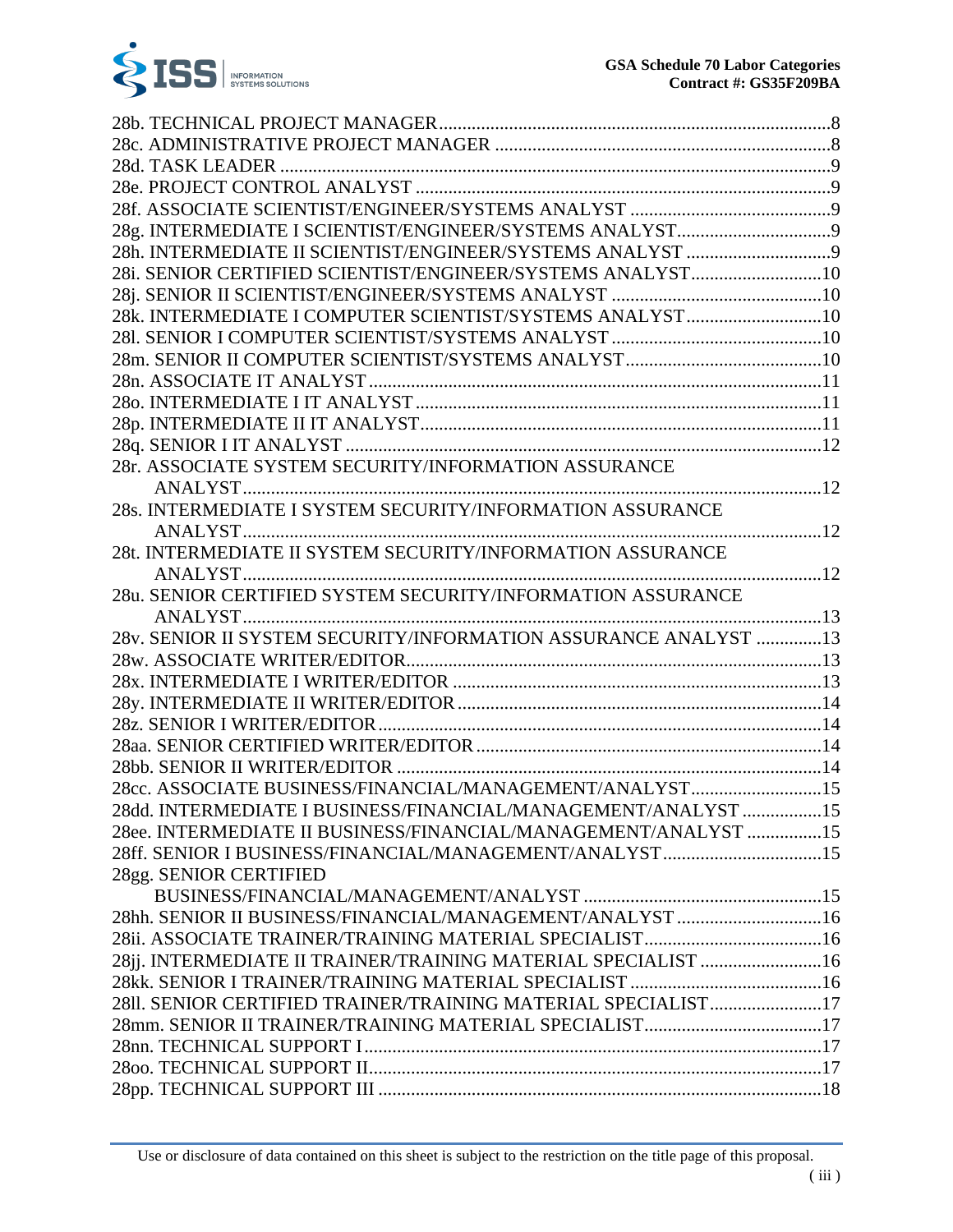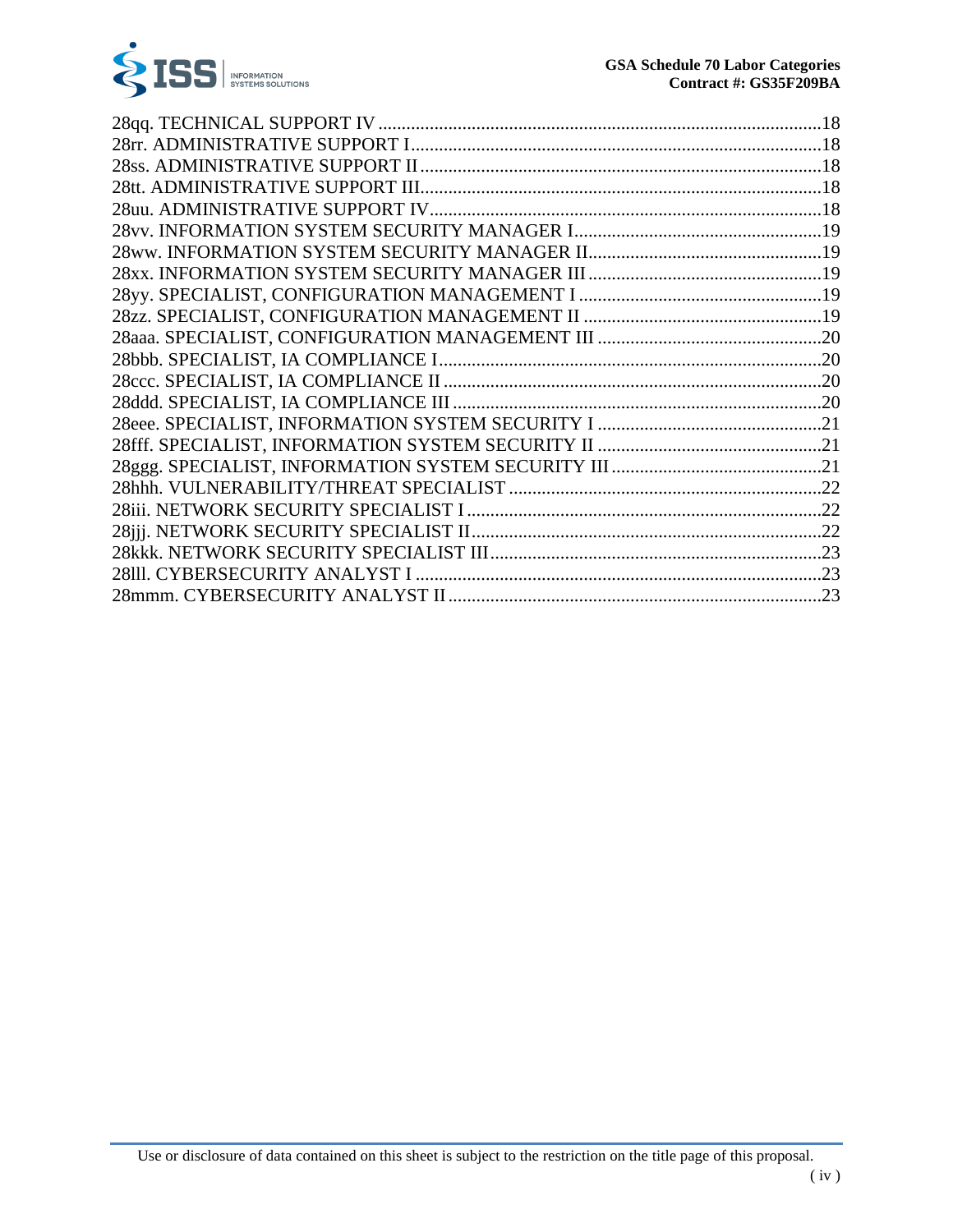

# **CONTRACTOR INFORMATION**

ISS is a CVE-verified Service-Disabled, Veteran-Owned Small Business (SDVOSB), and thirdparty certified Women-Owned Small Business (WOSB), with 23 years of experience providing Department of Defense (DoD) and other Federal organizations with comprehensive cybersecurity support. We hold a Top-Secret Facility Security Clearance, along with current ISO 9001:2015 and 20000-1:2018 certifications.

### **1A. TABLE OF AWARDED SPECIAL ITEM NUMBERS (SINS)**

| <b>SINS</b> | <b>Description</b>                                  |
|-------------|-----------------------------------------------------|
| 54151       | Software Maintenance Services                       |
| 54141S      | <b>Information Technology Professional Services</b> |
| 54151HACS   | Highly Adaptive Cybersecurity Services (HACS)       |

### **1B. LOWEST PRICED MODEL NUMBER AND LOWEST UNIT PRICE**

Not applicable.

### **1C. HOURLY RATES**

Please refer to Section 27 below.

### **2. MAXIMUM ORDER**

All dollar amounts are exclusive of any discount for prompt payment.

The Maximum Order value for the following Special Item Numbers (SINs) is \$500,000:

- Special Item Number 54151- Software Maintenance Services
- Special Item Number 54151S- Information Technology Professional Services
- Special Item Number 54151HACS Highly Adaptive Cybersecurity Services (HACS)

### **3. MINIMUM ORDER**

The minimum dollar value of orders to be issued is \$100.00.

### **4. GEOGRAPHIC COVERAGE**

Domestic delivery is delivery within the 48 contiguous states, Alaska, Hawaii, Puerto Rico, Washington, DC, and U.S. Territories. Domestic delivery also includes a port or consolidation point, within the aforementioned areas, for orders received from overseas activities.

Overseas delivery is delivery to points outside of the 48 contiguous states, Washington, DC, Alaska, Hawaii, Puerto Rico, and U.S. Territories.

Offerors are requested to check one of the following boxes:

[ X ] The Geographic Scope of Contract will be domestic and overseas delivery.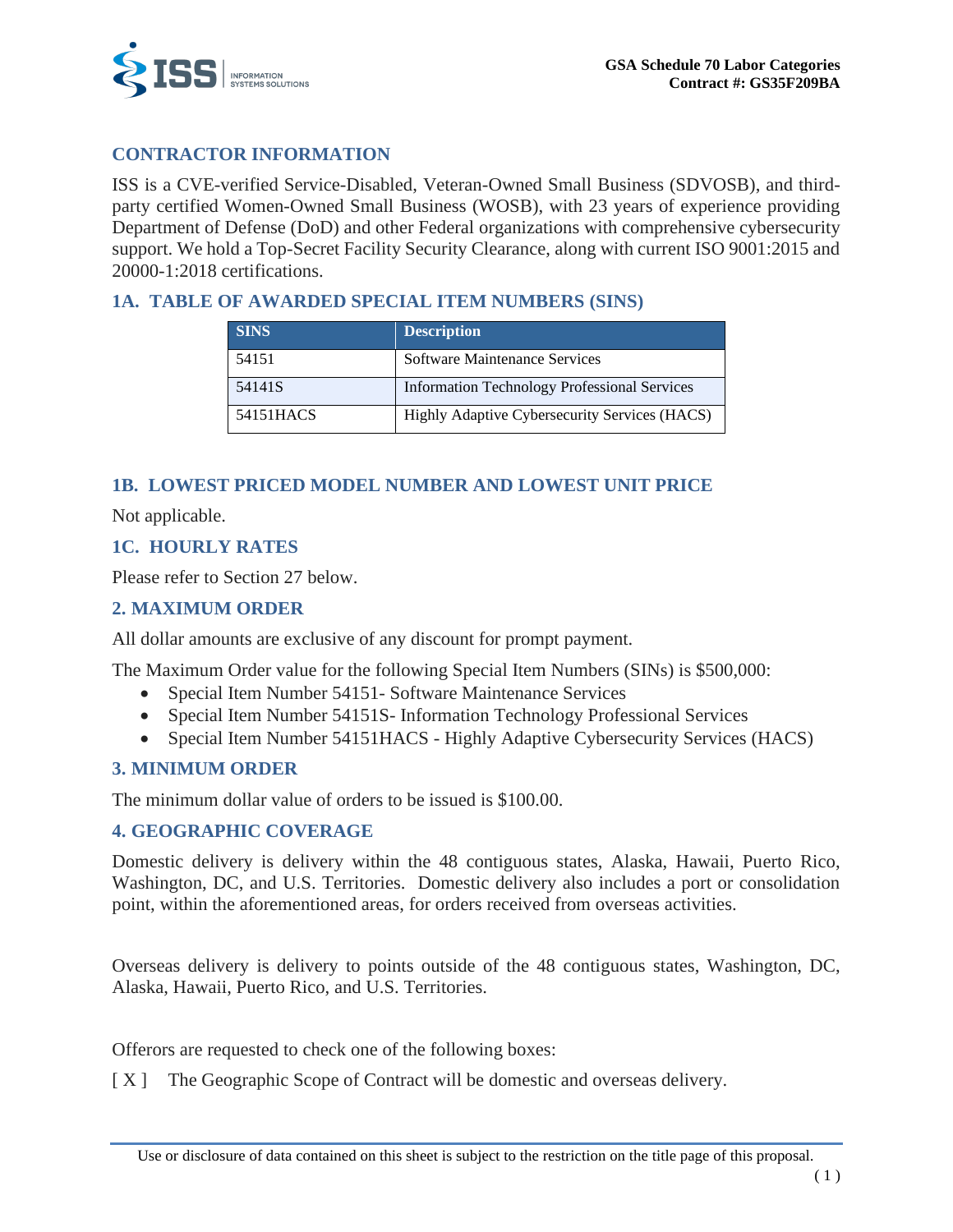

- [ ] The Geographic Scope of Contract will be overseas delivery only.
- [ ] The Geographic Scope of Contract will be domestic delivery only.

### **5. POINT(S) OF PRODUCTION**

### N/A

### **6. DISCOUNT FROM LIST PRICES OR STATEMENT OF NET PRICE**

Prices shown are NET Prices; Basic Discounts have been deducted.

- Prompt Payment: Not Applicable.
- Dollar Volume: Not Applicable.
- Government Educational Institutions are offered the same discounts as all other Government customers.

### **7. QUANTITY DISCOUNTS**

Not Applicable

### **8. PROMPT PAYMENT TERMS**

Net 30 days. Information for Ordering Offices: Prompt payment terms cannot be negotiated out of the contractual agreement in exchange for other concessions.

### **9A. GOVERNMENT PURCHASE CARDS SHALL BE ACCEPTED AT OR BELOW THE MICRO-PURCHASE THRESHOLD.**

**9B. GOVERNMENT PURCHASE CARDS ARE NOT ACCEPTED ABOVE THE MICRO-PURCHASE THRESHOLD.** 

### **10. FOREIGN ITEMS**

None.

### **11A. TIME OF DELIVERY**

The Contractor shall deliver to destination within the number of calendar days after receipt of order (ARO), as set forth below:

| <b>SIN</b> | <b>DELIVERY TIME (Days ARO)</b> |
|------------|---------------------------------|
| 54151      | 30 Days                         |
| 54141S     | 30 Days                         |
| 54151HACS  | 30 days                         |

### **11B. EXPEDITED DELIVERY**

Negotiated with the Ordering Agency at the Task Order level.

### **11C. OVERNIGHT AND 2 DAY DELIVERY**

Contact the contractor for overnight and 2 day delivery rates.

### **11D. URGENT REQUIREMENTS**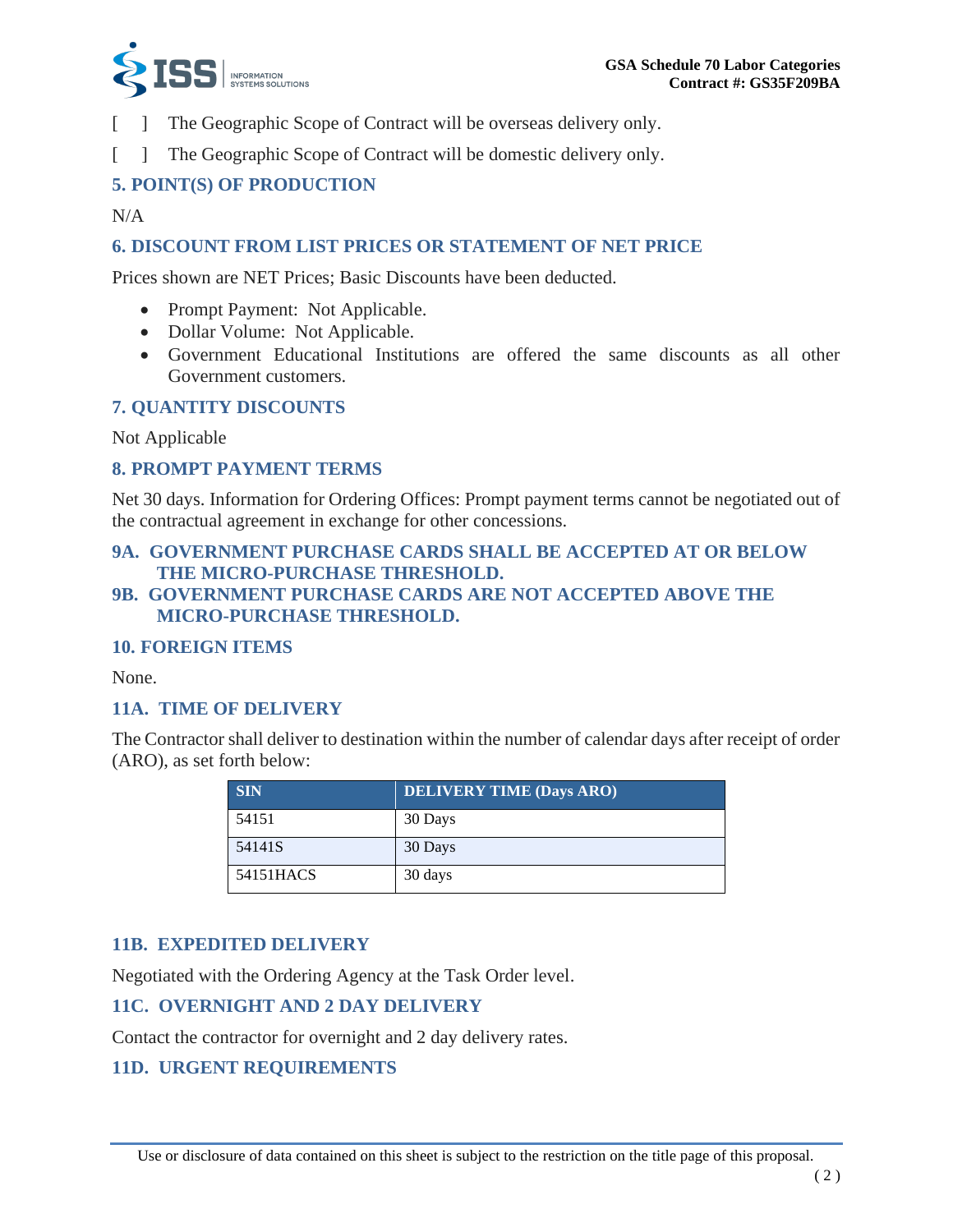

When the Federal Supply Schedule contract delivery period does not meet the bona fide urgent delivery requirements of an ordering activity, ordering activities are encouraged, if time permits, to contact the Contractor for the purpose of obtaining accelerated delivery. The Contractor shall reply to the inquiry within 3 workdays after receipt. (Telephonic replies shall be confirmed by the Contractor in writing.) If the Contractor offers an accelerated delivery time acceptable to the ordering activity, any order(s) placed pursuant to the agreed upon accelerated delivery time frame shall be delivered within this shorter delivery time and in accordance with all other terms and conditions of the contract.

### **12. F.O.B POINT(S)**

Destination

#### **13A. ORDERING ADDRESS(ES)**

Information Systems Solutions, Inc. Attn: Robert L. Buran 16305 Promontory Court Rockville, MD 20853

### **13B. ORDERING PROCEDURES**

Ordering activities shall use the ordering procedures of Federal Acquisition Regulation (FAR) 8.405 when placing an order or establishing a BPA for supplies or services. These procedures apply to all schedules.

- FAR 8.405-1 Ordering procedures for supplies, and services not requiring a statement of work.
- FAR 8.405-2 Ordering procedures for services requiring a statement of work.

### **14. PAYMENT ADDRESS(ES)**

Information Systems Solutions, Inc. Attn: Robert L. Buran 16305 Promontory Court Rockville, MD 20853

### **15. WARRANTY PROVISION**

Contract's Best Effort for IT Professional Services.

### **16. EXPORT PACKING CHARGES**

Not applicable.

### **17. TERMS AND CONDITIONS OF GOVERNMENT PURCHASE CARD ACCEPTANCE**

None.

### **18. TERMS AND CONDITIONS OF RENTAL, MAINTANCE, AND REPAIR**

Not applicable.

### **19. TERMS AND CONDITIONS OF INSTALLATION**

Not applicable.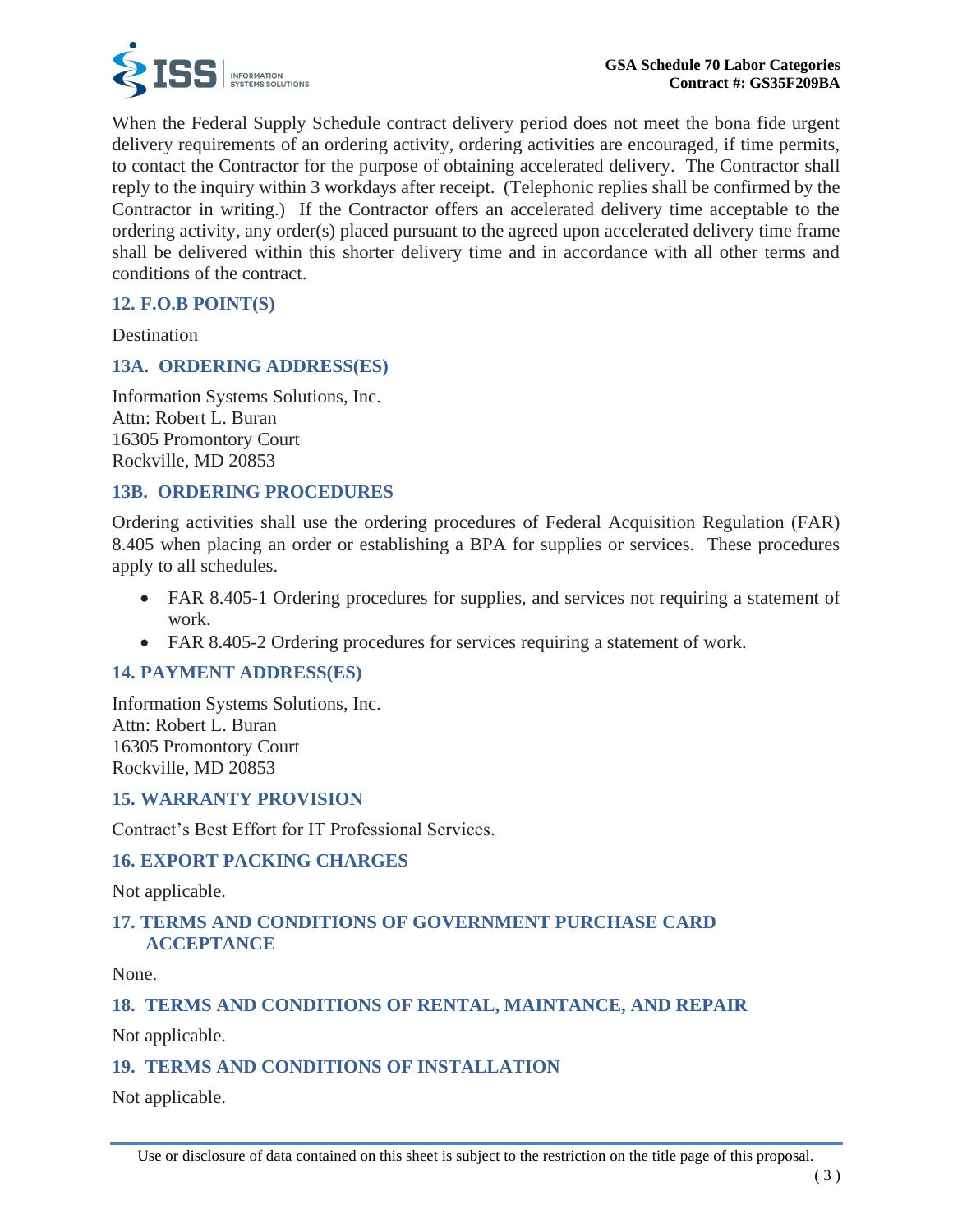

### **20. TERMS AND CONDITIONS OF REPAIR PARTS INDICATING DATE OF PARTS PRICE LISTS AND ANY DISCOUNTS FROM LIST PRICES**

Not applicable.

### **20A. TERMS AND CONDITIONS FOR ANY OTHER SERVICES**

Not applicable.

### **21. LIST OF SERVICE AND DISTRIBUTION POINTS**

Not applicable.

### **22. LIST OF PARTICIPATING DEALERS**

Not applicable.

### **23. PREVENTIVE MAINTENANCE**

Not applicable.

### **24A. SPECIAL ATTRIBUTES**

Not applicable.

### **24B. SECTION 508 COMPLIANCE**

If applicable, Section 508 compliance information on the supplies and services in this contract are available in Electronic and Information Technology (EIT) at the following: www.issits.com

The EIT standard can be found at: www.Section508.gov/.

### **25. DATA UNIVERSAL NUMBER SYSTEM (DUNS) NUMBER**

DUNS: 016610250

### **26. NOTIFICATION REGARDING RESGISTRATION IN SYSTEM FOR AWARD MANAGEMENT (SAM) DATABASE.**

Contractor has an active registration in the SAM database.

### **27. SERVICE PRICE LIST SIN 54151, 54151S, & 54151 HACS**

| <b>SIN</b> | <b>LCAT</b>                           | Year 1<br>Rate | Year 2<br>Rate | Year 3<br>Rate | Year 4<br>Rate | Year $5$<br>Rate |
|------------|---------------------------------------|----------------|----------------|----------------|----------------|------------------|
| 54151      | Program Manager                       | \$108.79       | \$111.51       | \$114.29       | \$117.15       | \$120.08         |
| 54151S     |                                       |                |                |                |                |                  |
| 54151      | <b>Technical Project Manager</b>      | \$94.38        | \$96.74        | \$99.16        | \$101.64       | \$104.18         |
| 54151S     |                                       |                |                |                |                |                  |
| 54151      | <b>Administrative Project Manager</b> | \$73.58        | \$75.42        | \$77.31        | \$79.24        | \$81.22          |
| 54151S     |                                       |                |                |                |                |                  |
| 54151      | <b>Task Leader</b>                    | \$65.59        | \$67.23        | \$68.91        | \$70.63        | \$72.40          |
| 54151S     |                                       |                |                |                |                |                  |
| 54151      | Project Control Analyst               | \$60.38        | \$61.89        | \$63.44        | \$65.03        | \$66.65          |
| 54151S     |                                       |                |                |                |                |                  |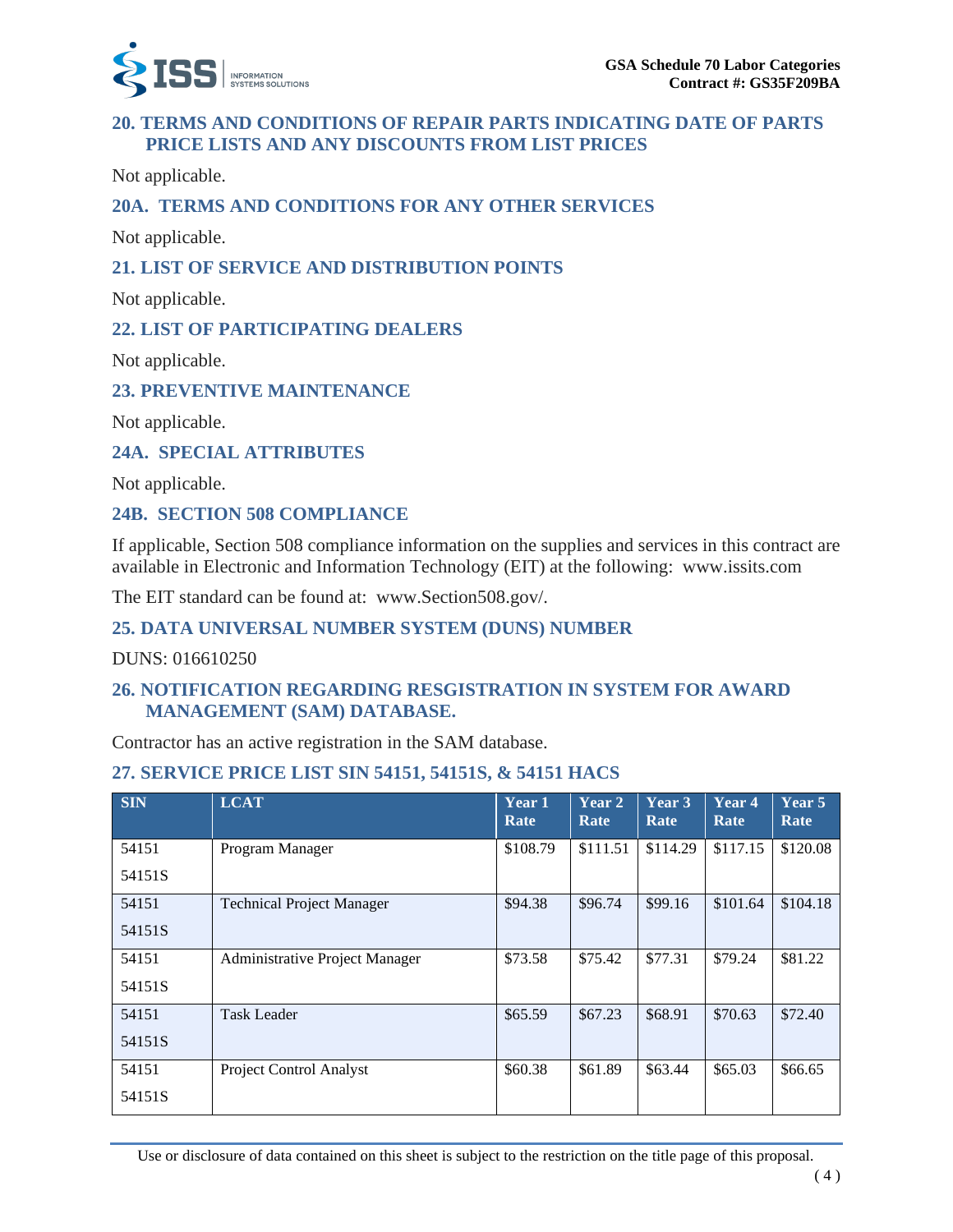

| 54151  | Associate Scientist/Engineer/Systems       | \$40.41 | \$41.42 | \$42.46  | \$43.52  | \$44.61  |
|--------|--------------------------------------------|---------|---------|----------|----------|----------|
| 54151S | Analyst                                    |         |         |          |          |          |
| 54151  | Intermediate I Scientist/Engineer/Systems  | \$51.59 | \$52.88 | \$54.20  | \$55.55  | \$56.94  |
| 54151S | Analyst                                    |         |         |          |          |          |
| 54151  | Intermediate II Scientist/Engineer/Systems | \$61.98 | \$63.53 | \$65.12  | \$66.75  | \$68.42  |
| 54151S | Analyst                                    |         |         |          |          |          |
| 54151  | Senior Cert Scientist/Engineer/Systems     | \$78.38 | \$80.34 | \$82.35  | \$84.41  | \$86.52  |
| 54151S | Analyst                                    |         |         |          |          |          |
| 54151  | Senior II Scientist/Engineer/Systems       | \$89.02 | \$91.24 | \$93.52  | \$95.86  | \$98.26  |
| 54151S | Analyst                                    |         |         |          |          |          |
| 54151  | Intermediate I Computer                    | \$57.60 | \$59.04 | \$60.51  | \$62.03  | \$63.58  |
| 54151S | Scientist/Systems Analyst                  |         |         |          |          |          |
| 54151  | Senior I Computer Scientist/Systems        | \$73.58 | \$75.42 | \$77.31  | \$79.24  | \$81.22  |
| 54151S | Analyst                                    |         |         |          |          |          |
| 54151  | Senior II Computer Scientist/Systems       | \$88.53 | \$90.74 | \$93.01  | \$95.34  | \$97.72  |
| 54151S | Analyst                                    |         |         |          |          |          |
| 54151  | Associate IT Analyst                       | \$44.61 | \$45.73 | \$46.87  | \$48.04  | \$49.24  |
| 54151S |                                            |         |         |          |          |          |
| 54151  | Intermediate I IT Analyst                  | \$52.00 | \$53.30 | \$54.64  | \$56.00  | \$57.40  |
| 54151S |                                            |         |         |          |          |          |
| 54151  | Intermediate II IT Analyst                 | \$57.69 | \$59.13 | \$60.61  | \$62.13  | \$63.68  |
| 54151S |                                            |         |         |          |          |          |
| 54151  | Senior I IT Analyst                        | \$82.02 | \$84.07 | \$86.17  | \$88.32  | \$90.53  |
| 54151S |                                            |         |         |          |          |          |
| 54151  | Associate System Security/Info.            | \$48.87 | \$50.09 | \$51.35  | \$52.63  | \$53.95  |
| 54151S | <b>Assurance Analyst</b>                   |         |         |          |          |          |
| 54151  | Intermediate I System Security/Info.       | \$67.34 | \$69.03 | \$70.75  | \$72.52  | \$74.33  |
| 54151S | <b>Assurance Analyst</b>                   |         |         |          |          |          |
| 54151  | Intermediate II System Security/Info.      | \$76.78 | \$78.70 | \$80.67  | \$82.69  | \$84.75  |
| 54151S | <b>Assurance Analyst</b>                   |         |         |          |          |          |
| 54151  | Senior Cert System Security/Info.          | \$86.03 | \$88.18 | \$90.39  | \$92.65  | \$94.96  |
| 54151S | Assurance Analyst.                         |         |         |          |          |          |
| 54151  | Senior II System Security/Information      | \$96.70 | \$99.12 | \$101.59 | \$104.13 | \$106.74 |
| 54151S | <b>Assurance Analyst</b>                   |         |         |          |          |          |
| 54151S | Associate Writer/Editor                    | \$24.46 | \$25.07 | \$25.69  | \$26.34  | \$26.99  |
| 54151S | Intermediate I Writer/Editor               | \$27.75 | \$28.45 | \$29.16  | \$29.89  | \$30.64  |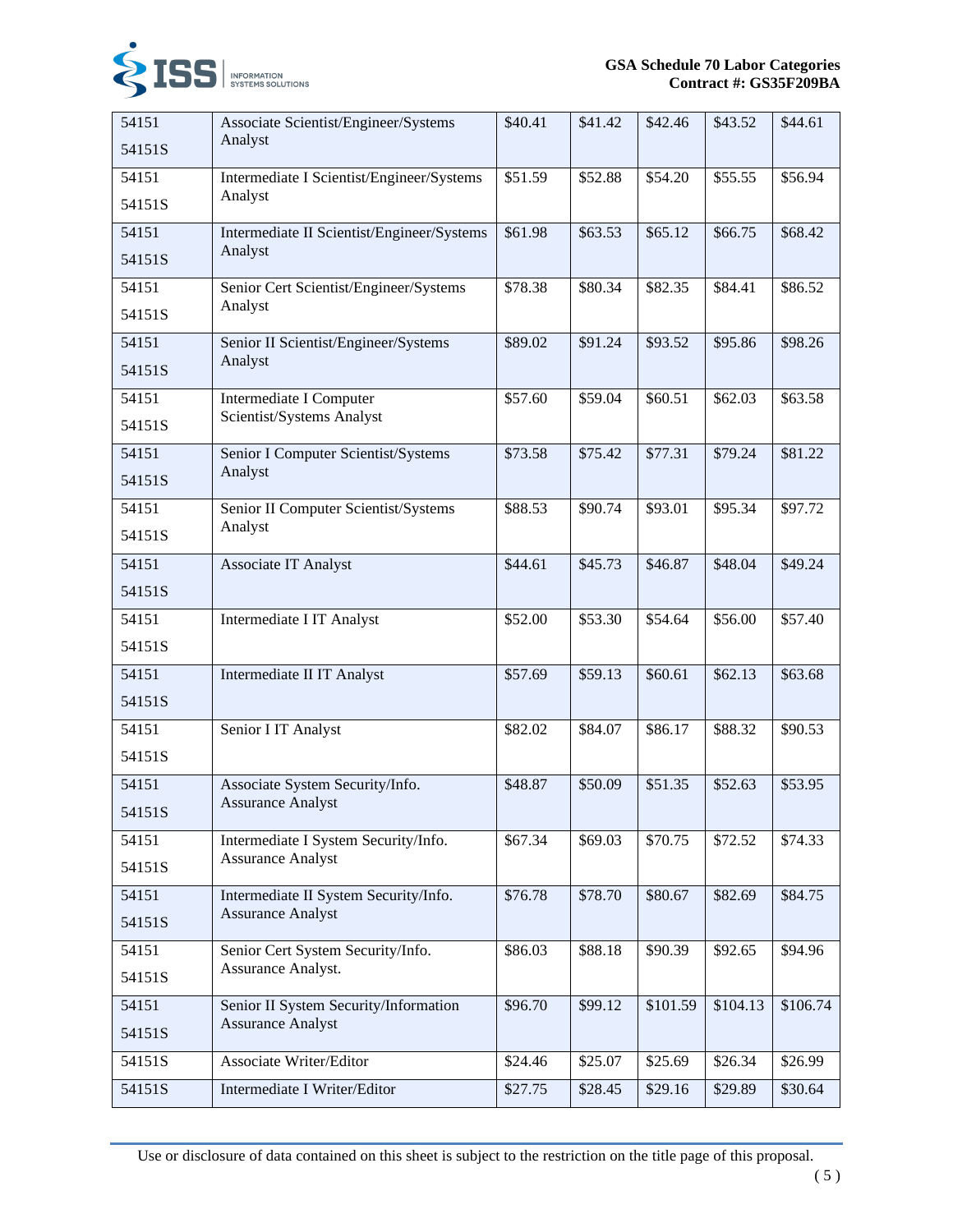

| 54151S    | Intermediate II Writer/Editor                            | \$36.00 | \$36.90  | \$37.82  | \$38.77  | \$39.74  |
|-----------|----------------------------------------------------------|---------|----------|----------|----------|----------|
| 54151S    | Senior I Writer/Editor                                   | \$39.99 | \$40.99  | \$42.02  | \$43.07  | \$44.14  |
| 54151S    | Senior Cert Writer/Editor                                | \$55.99 | \$57.39  | \$58.82  | \$60.29  | \$61.80  |
| 54151S    | Senior II Writer/Editor                                  | \$68.79 | \$70.51  | \$72.27  | \$74.07  | \$75.93  |
| 54151S    | Associate<br>Business/Financial/Management/Analyst       | \$44.40 | \$45.51  | \$46.64  | \$47.81  | \$49.00  |
| 54151S    | Intermediate I<br>Business/Financial/Management/Analyst  | \$50.00 | \$51.25  | \$52.53  | \$53.84  | \$55.19  |
| 54151S    | Intermediate II<br>Business/Financial/Management/Analyst | \$67.18 | \$68.86  | \$70.58  | \$72.35  | \$74.16  |
| 54151S    | Senior I<br>Business/Financial/Management/Analyst        | \$80.76 | \$82.78  | \$84.85  | \$86.97  | \$89.14  |
| 54151S    | Senior Cert<br>Business/Financial/Management/Analyst     | \$81.59 | \$83.63  | \$85.73  | \$87.87  | \$90.07  |
| 54151S    | Senior II<br>Business/Financial/Management/Analyst       | \$99.18 | \$101.66 | \$104.20 | \$106.80 | \$109.48 |
| 54151S    | <b>Associate Trainer/Training Material</b><br>Specialist | \$39.99 | \$40.99  | \$42.02  | \$43.07  | \$44.14  |
| 54151S    | Intermediate II Trainer/Training Material<br>Specialist  | \$55.99 | \$57.39  | \$58.82  | \$60.29  | \$61.80  |
| 54151S    | Senior I Trainer/Training Material<br>Specialist         | \$67.18 | \$68.86  | \$70.58  | \$72.35  | \$74.16  |
| 54151S    | Senior Cert Trainer/Training Material<br>Specialist      | \$73.58 | \$75.42  | \$77.31  | \$79.24  | \$81.22  |
| 54151S    | Senior II Trainer/Training Material<br>Specialist        | \$86.39 | \$88.55  | \$90.76  | \$93.03  | \$95.36  |
| 54151     | <b>Technical Support I</b>                               | \$34.18 | \$35.04  | \$35.91  | \$36.81  | \$37.73  |
| 54151S    |                                                          |         |          |          |          |          |
| 54151     | <b>Technical Support II</b>                              | \$42.29 | \$43.35  | \$44.43  | \$45.54  | \$46.68  |
| 54151S    |                                                          |         |          |          |          |          |
| 54151     | <b>Technical Support III</b>                             | \$51.19 | \$52.47  | \$53.78  | \$55.12  | \$56.50  |
| 54151S    |                                                          |         |          |          |          |          |
| 54151     | <b>Technical Support IV</b>                              | \$61.59 | \$63.13  | \$64.71  | \$66.33  | \$67.98  |
| 54151S    |                                                          |         |          |          |          |          |
| 54151S    | Administrative Support I                                 | \$28.01 | \$28.71  | \$29.43  | \$30.16  | \$30.91  |
| 54151S    | <b>Administrative Support II</b>                         | \$32.30 | \$33.11  | \$33.93  | \$34.78  | \$35.65  |
| 54151S    | <b>Administrative Support III</b>                        | \$36.97 | \$37.89  | \$38.84  | \$39.81  | \$40.80  |
| 54151S    | <b>Administrative Support IV</b>                         | \$40.94 | \$41.96  | \$43.01  | \$44.09  | \$45.19  |
| 54151HACS | <b>Information System Security Manager I</b>             | \$65.25 | \$66.88  | \$68.55  | \$70.27  | \$72.03  |
| 54151HACS | <b>Information System Security Manager II</b>            | \$84.80 | \$86.92  | \$89.09  | \$91.32  | \$93.60  |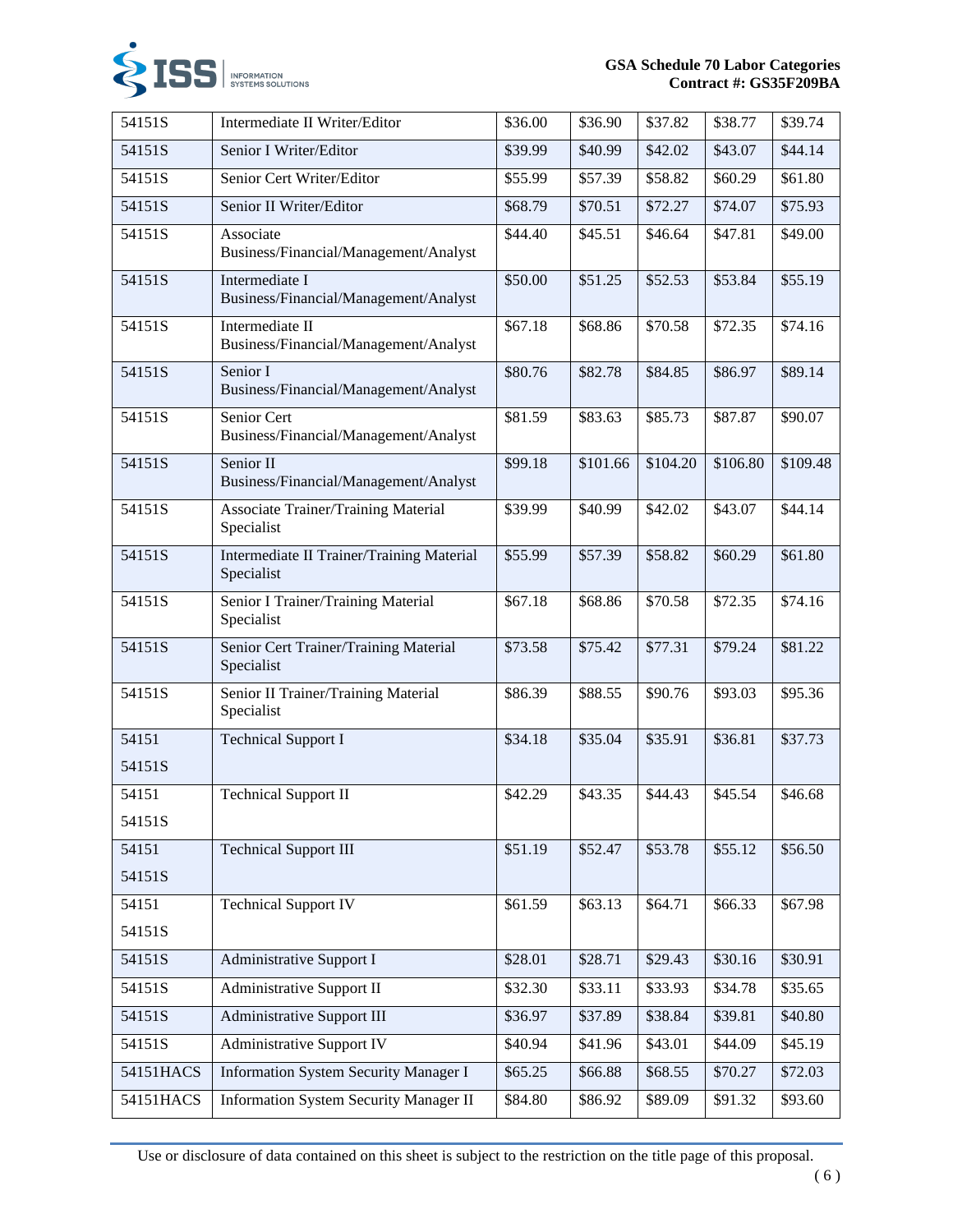

| 54151HACS | <b>Information System Security Manager III</b> | \$106.36 | \$109.02 | \$111.75 | \$114.54 | \$117.41 |
|-----------|------------------------------------------------|----------|----------|----------|----------|----------|
| 54151HACS | Specialist, Configuration Management I         | \$61.68  | \$63.23  | \$64.81  | \$66.43  | \$68.09  |
| 54151HACS | Specialist, Configuration Management II        | \$79.39  | \$81.37  | \$83.41  | \$85.49  | \$87.63  |
| 54151HACS | Specialist, Configuration Management III       | \$84.40  | \$86.51  | \$88.67  | \$90.89  | \$93.16  |
| 54151HACS | Specialist, IA Compliance I                    | \$65.25  | \$66.88  | \$68.55  | \$70.27  | \$72.03  |
| 54151HACS | Specialist, IA Compliance II                   | \$84.80  | \$86.92  | \$89.09  | \$91.32  | \$93.60  |
| 54151HACS | Specialist, IA Compliance III                  | \$106.36 | \$109.02 | \$111.75 | \$114.54 | \$117.41 |
| 54151HACS | Specialist, Information System Security I      | \$65.25  | \$66.88  | \$68.55  | \$70.27  | \$72.03  |
| 54151HACS | Specialist, Information System Security II     | \$84.80  | \$86.92  | \$89.09  | \$91.32  | \$93.60  |
| 54151HACS | Specialist, Information System Security<br>Ш   | \$100.15 | \$102.66 | \$105.22 | \$107.85 | \$110.55 |
| 54151HACS | Vulnerability/Threat Specialist                | \$106.35 | \$109.01 | \$111.74 | \$114.53 | \$117.39 |
| 54151HACS | Network Security Specialist I                  | \$68.47  | \$70.18  | \$71.94  | \$73.73  | \$75.58  |
| 54151HACS | Network Security Specialist II                 | \$83.38  | \$85.47  | \$87.61  | \$89.80  | \$92.04  |
| 54151HACS | Network Security Specialist III                | \$99.03  | \$101.50 | \$104.04 | \$106.64 | \$109.31 |
| 54151HACS | <b>Cybersecurity Analyst I</b>                 | \$68.23  | \$69.94  | \$71.69  | \$73.48  | \$75.32  |
| 54151HACS | Cybersecurity Analyst II                       | \$94.41  | \$96.77  | \$99.19  | \$101.67 | \$104.21 |

# **28. LABOR CATEGORIES**

Labor Categories (LCAT) descriptions are contained in this section.

Each LCAT lists the commercial labor category name, minimum experience, functional responsibility and minimum educational requirements. Allowable educational substitutions for stated LCAT educational requirements are as follows:

- A Master's degree in an appropriate discipline will be considered equivalent to two (2) years of relevant experience. A doctoral or Ph.D. degree in an appropriate discipline will be considered equivalent to four (4) years of relevant experience.
- Eight (8) years for non-IT Analyst Series, and six (6) years for the IT Analyst Series, of relevant experience for the position will be considered equivalent to a bachelor's degree.
- Four (4) years for non- IT Analyst Series, and three (3) years for the IT Analyst Series, of relevant experience for the position will be considered equivalent to an associate degree.
- Six (6) years for non- IT Analyst Series, and five (5) years for the IT Analyst Series, of relevant experience for the position will be considered equivalent to a bachelor's degree, when combined with relevant, non-introductory and non-survey training totaling 60 Continuing Education Credits (CEU).
- Three (3) years for non-IT Analyst Series, and two (2) year for the IT Analyst Series, of relevant experience for the position will be considered equivalent to an associate degree.
- Five (5) years for non- IT Analyst Series, and four (4) years for the IT Analyst Series, of relevant experience for the position will be considered equivalent to a bachelor's degree, when combined with an LCAT-relevant Cisco, Microsoft, Information Assurance or Project Management certification.
- Two (2) years for non- IT Analyst Series, and one (1) year for the IT Analyst Series, of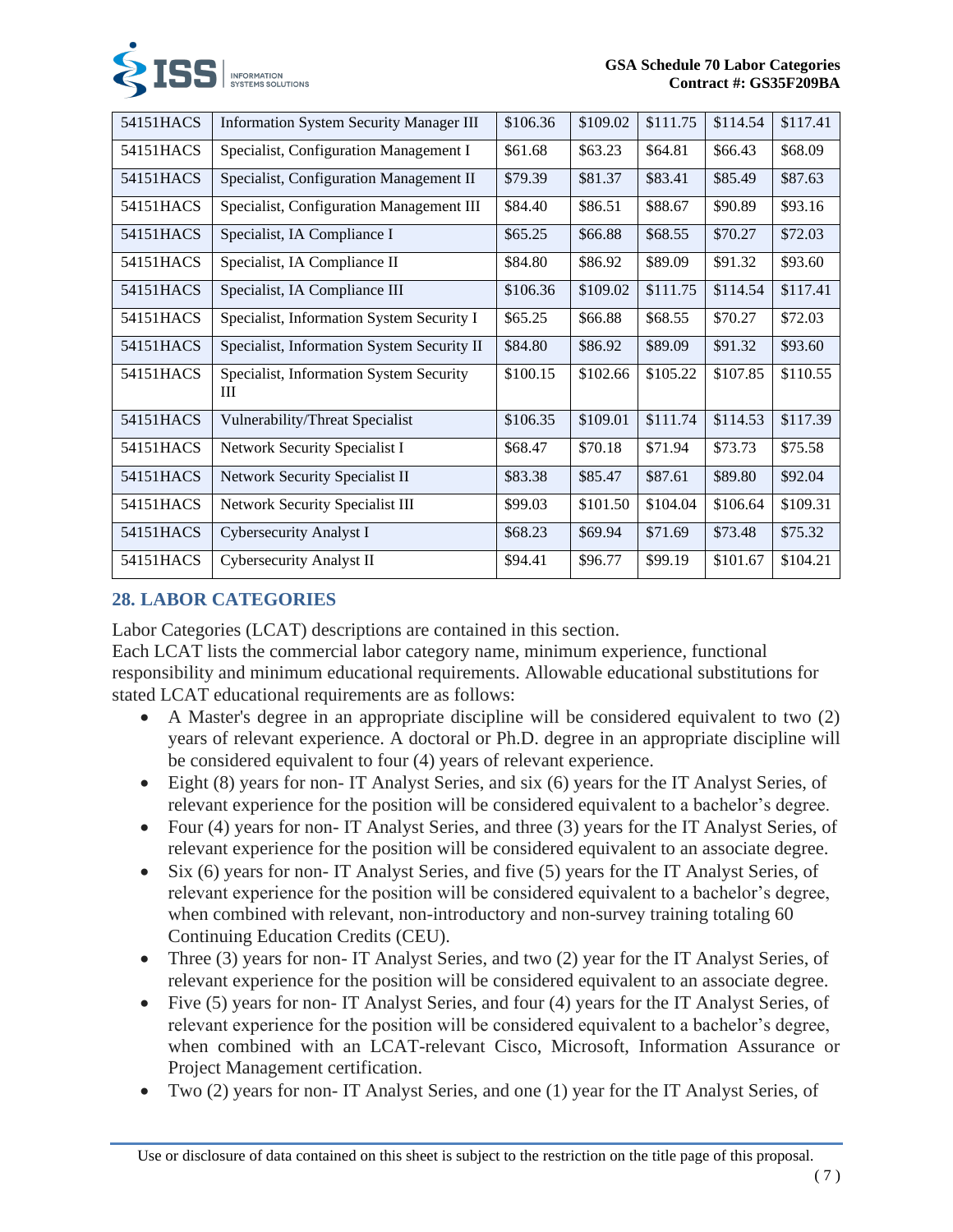

relevant experience for the position will be considered equivalent to an associate degree, when combined with an LCAT-relevant Cisco, Microsoft, Information Assurance or Project Management certification.

- In the support labor categories, an appropriate Bachelors' degree will be considered equivalent to two (2) years of general experience. In the support labor categories, an appropriate Associates degree will be considered equivalent to one (1) year of general experience.
- An accredited bachelor's or master's degree not listed or not considered equivalent will be counted as one (1) year of relevant experience; an accredited Ph.D. degree not listed or not considered equivalent will be counted as (2) two years of relevant experience.
- There is no education substitution for a Ph.D.

# **28A. PROGRAM MANGER**

### **Minimum General Experience**: 15 years

**Functional Responsibility**: The Program Manager (PM) is the most senior of the series and has responsibility for more than one project or has responsibility for a very large project. The PM provides direct supervision for technical and non-technical staff and serves as the company's authorized interface with the Government Contracting Officer (CO), the Contracting Officer's Technical Representative (COTR), government management personnel and customer agency representatives. The PM manages technical and non-technical teams providing day-to-day management of contract support operations and planning and production of contract deliverables.

**Minimum Education**: Bachelor's degree in Computer Science, Information Systems, Communications or engineering field and Program Management Professional (PMP) or equivalent certification.

# **28B. TECHNICAL PROJECT MANAGER**

### **Minimum General Experience:** 10 years

**Functional Responsibility:** The Technical Project Manager (TPM) provides project management functions including technical leadership, quality assurance and decision-oriented recommendations. The TPM may be responsible for more than one project. The TPM serves as the acting Program Manager when the Program Manager is not available and interfaces with the government management personnel and customer agency representatives. The TPM provides dayto-day management of technical projects and organizes, directs, and coordinates the planning and production of project deliverables.

**Minimum Education:** Bachelor's degree in Computer Science, Information Systems, Communications or engineering field and Program Management Professional (PMP) or equivalent certification.

# **28C. ADMINISTRATIVE PROJECT MANAGER**

**Minimum General Experience:** 10 years

**Functional Responsibility:** The Administrative Project Manager (APM) supports contracts that require no technical leadership, provides status, progress reporting while providing an administrative connection between onsite contractor staff and a contractor's home office. The APM supports program management activities, reporting activities and preparation and submission of deliverables.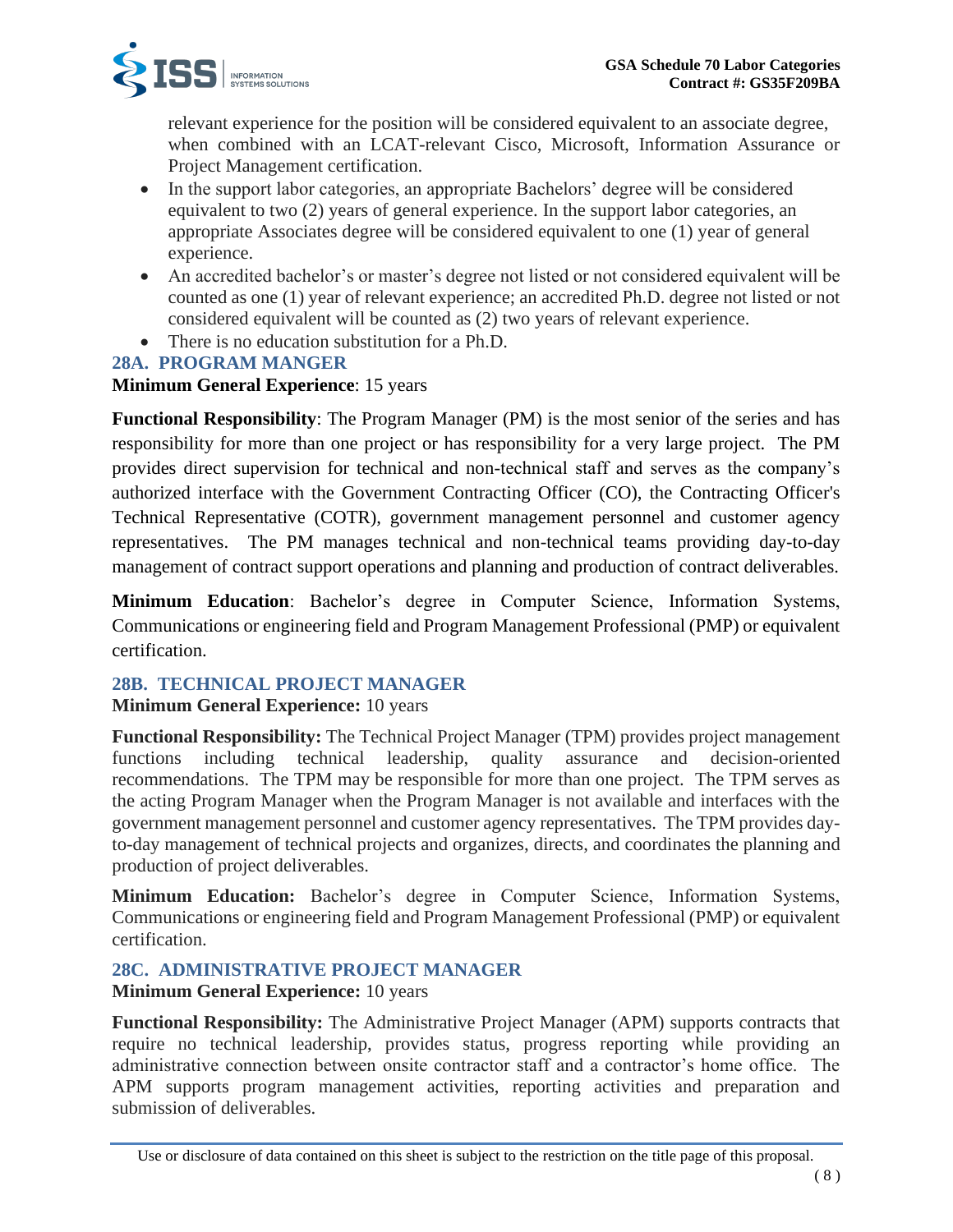

**Minimum Education:** Bachelor's Degree in Information Technology related field

# **28D. TASK LEADER**

### **Minimum General Experience:** 6 years

**Functional Responsibility:** The Task Leader ensures that personnel assigned to a task complete the task successfully on schedule. The Task Leader provides assignments and supervision for the personnel working on a task and is responsible for verifying progress and reporting the task status management. The Task Leader ensures that progress is continually being made according to schedule and assists task members overcome issues to remain on schedule.

**Minimum Education:** Bachelor's Degree in Computer Science, Information Systems, Communications, Engineering, or related field.

# **28E. PROJECT CONTROL ANALYST**

**Minimum General Experience:** 2 years

**Functional Responsibility:** The Project Control Analyst (PCA) provides project control by using a scheduling tool to create project schedules. The PCA creates project plans, identifies the schedule critical path, performs dependency analysis, assists in allocating resources, supports baseline management, status monitoring, and related project management activities.

**Minimum Education:** Bachelor's Degree in Computer Science, Information Systems, Communications, Engineering, or related field.

### **28F. ASSOCIATE SCIENTIST/ENGINEER/SYSTEMS ANALYST**

**Minimum General Experience:** 1 year

**Functional Responsibility:** The Associated Scientist, Engineer or System Analyst provides services in support of Information Technology (IT) systems, engineering services and activities related to IT operational needs and IT facility maintenance, modification and remediation and equipment repair. Provide research and development support services for IT systems to include requirements analysis and logistical elements requiring engineering support.

**Minimum Education:** Bachelor's Degree in Engineering, Math, or Science field.

### **28G. INTERMEDIATE I SCIENTIST/ENGINEER/SYSTEMS ANALYST Minimum General Experience:** 3 years

**Functional Responsibility:** The Intermediate I Scientist, Engineer or System Analyst provides services in support of Information Technology (IT) systems, engineering services and activities related to IT operational needs and IT facility maintenance, modification and remediation and equipment repair. Provide research and development support services for IT systems to include requirements analysis and logistical elements requiring engineering support.

**Minimum Education:** Bachelor's Degree in Engineering, Math, or Science field.

### **28H. INTERMEDIATE II SCIENTIST/ENGINEER/SYSTEMS ANALYST Minimum General Experience:** 5 years

**Functional Responsibility:** The Intermediate II Scientist, Engineer or System Analyst provides services in support of Information Technology (IT) systems, engineering services and activities related to IT operational needs and IT facility maintenance, modification and remediation and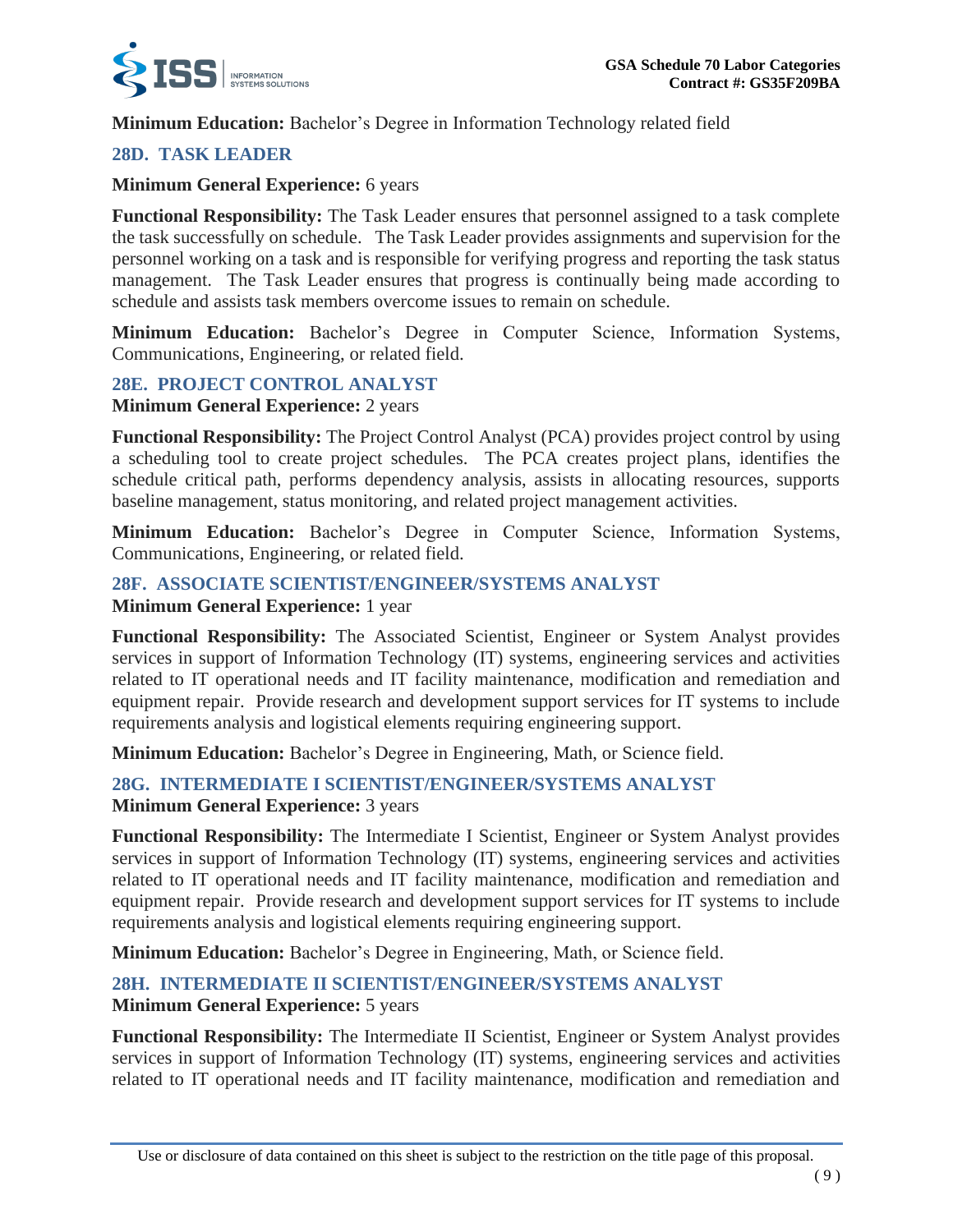

equipment repair. Provide research and development support services for IT systems to include requirements analysis and logistical elements requiring engineering support.

**Minimum Education:** Bachelor's Degree in Engineering, Math, or Science field.

# **28I. SENIOR CERTIFIED SCIENTIST/ENGINEER/SYSTEMS ANALYST**

**Minimum General Experience:** 10 years

**Functional Responsibility:** The Certified Scientist, Engineer or System Analyst provides services in support of Information Technology (IT) systems, engineering services and activities related to IT operational needs and IT facility maintenance, modification and remediation and equipment repair. Provide research and development support services for IT systems to include requirements analysis and logistical elements requiring engineering support.

**Minimum Education:** Bachelor's Degree in Engineering, Math, or Science field and relevant professional certification.

# **28J. SENIOR II SCIENTIST/ENGINEER/SYSTEMS ANALYST**

**Minimum General Experience:** 15 years

**Functional Responsibility:** The Certified Scientist, Engineer or System Analyst provides services in support of Information Technology (IT) systems, engineering services and activities related to IT operational needs and IT facility maintenance, modification and remediation and equipment repair. Provide research and development support services for IT systems to include requirements analysis and logistical elements requiring engineering support. As necessary, provides oversight, supervision, and task assignments for assigned personnel.

**Minimum Education:** Bachelor's Degree in Engineering, Math, or Science field.

### **28K. INTERMEDIATE I COMPUTER SCIENTIST/SYSTEMS ANALYST**

**Minimum General Experience:** 3 years

**Functional Responsibility:** The Intermediate I Computer Scientist / Systems Analyst provide computer science or software engineering support. This labor category provides real time, critical enterprise support and administrative systems support for IT, sensors and communication systems. Primary duties include software development, system requirements analysis, design support, test support, and operational analysis.

**Minimum Education:** Bachelor's Degree in Computer Science, Engineering, Math, or Science field.

# **28L. SENIOR I COMPUTER SCIENTIST/SYSTEMS ANALYST**

**Minimum General Experience**: 10 years

**Functional Responsibility:** The Senior I Computer Scientist / Systems Analyst provide computer science or software engineering support. This labor category provides real time, critical enterprise support and administrative systems support for IT, sensors and communication systems. Primary duties include software development, system requirements analysis, design support, test support, and operational analysis.

**Minimum Education:** Bachelor's Degree in Computer Science, Engineering, Math, or Science field.

# **28M. SENIOR II COMPUTER SCIENTIST/SYSTEMS ANALYST**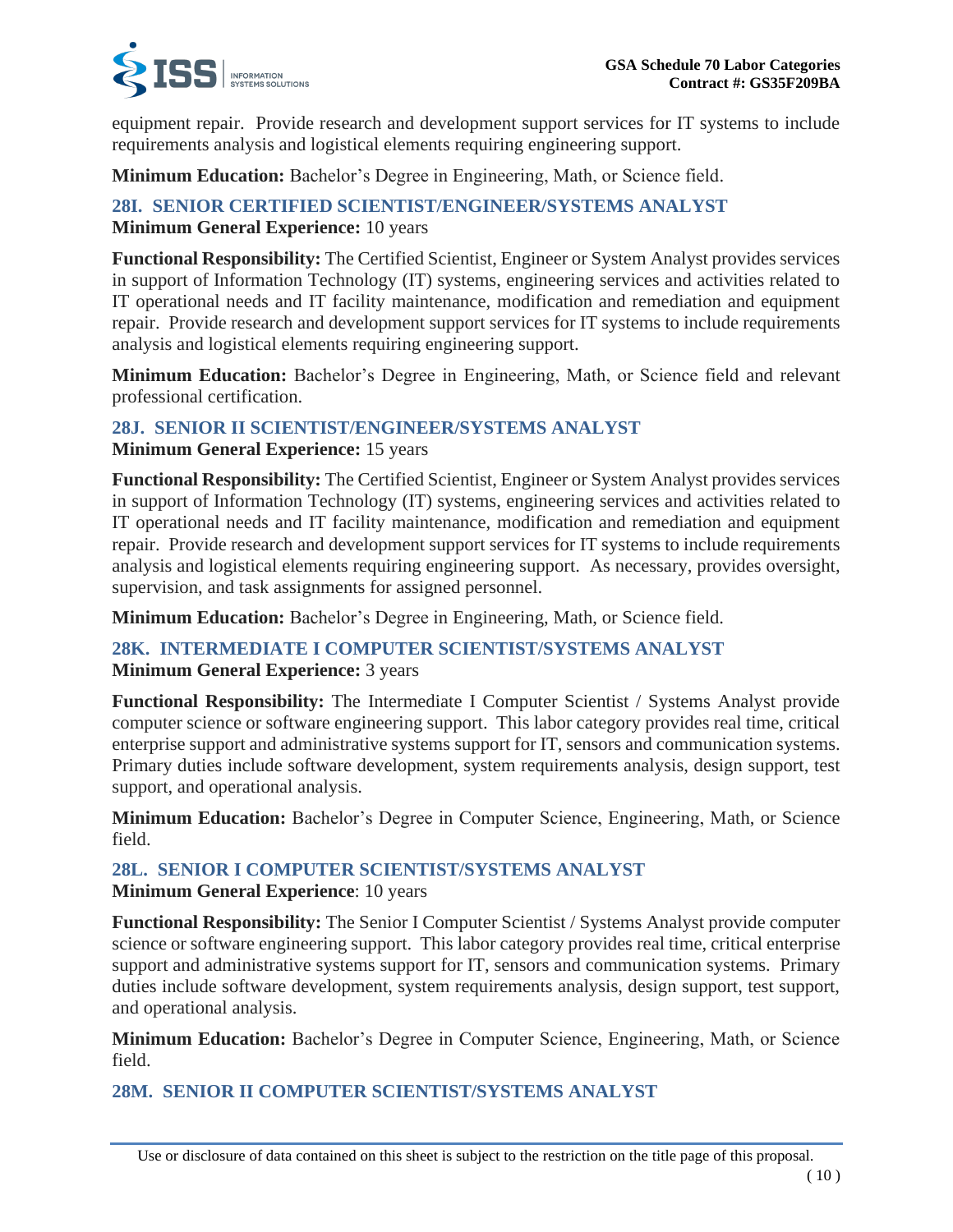

### **Minimum General Experience:** 15 years

**Functional Responsibility:** The Senior II Computer Scientist / Systems Analyst provide computer science or software engineering support. This labor category provides real time, critical enterprise support and administrative systems support for IT, sensors, and communication systems. Primary duties include software development, system requirements analysis, design support, test support, and operational analysis. As necessary, provides oversight, supervision, and task assignments for other personnel on large efforts.

**Minimum Education:** Bachelor's Degree in Computer Science, Engineering, Math, or Science field.

### **28N. ASSOCIATE IT ANALYST**

### **Minimum General Experience:** 1 year

**Functional Responsibility:** The Associate Information Technology Analyst provides facilities planning, operations and support; storage systems analysis, design/test, and administration; server system analysis, design/test and administration; database analysis, design/test, administration; website analysis, design/test, and administration; web application analysis, design/test and administration; LAN analysis, design/test and administration; user support planning, operations and administration; and related IT systems functions.

**Minimum Education:** Bachelor's Degree in Information Systems, Business Systems, Management Information Systems, or IT field. Bachelor's Degree in Engineering, Math, or Science degrees can be substituted.

### **28O. INTERMEDIATE I IT ANALYST**

### **Minimum General Experience:** 3 years

**Functional Responsibility:** The Intermediate I Information Technology Analyst provides facilities planning, operations and support; storage systems analysis, design/test, and administration; server system analysis, design/test and administration; database analysis, design/test, administration; website analysis, design/test, and administration; web application analysis, design/test and administration; LAN analysis, design/test and administration; user support planning, operations and administration; and related IT systems functions.

**Minimum Education:** Bachelor's Degree in Information Systems, Business Systems, Management Information Systems, or IT field. Bachelor's Degree in Engineering, Math, or Science degrees can be substituted.

### **28P. INTERMEDIATE II IT ANALYST**

### **Minimum General Experience:** 5 years

**Functional Responsibility:** The Intermediate II Information Technology Analyst provides facilities planning, operations and support; storage systems analysis, design/test, and administration; server system analysis, design/test and administration; database analysis, design/test, administration; website analysis, design/test, and administration; web application analysis, design/test and administration; LAN analysis, design/test and administration; user support planning, operations and administration; and related IT systems functions.

**Minimum Education:** Bachelor's Degree in Information Systems, Business Systems, Management Information Systems, or IT field. Bachelor's Degree in Engineering, Math, or Science degrees can be substituted.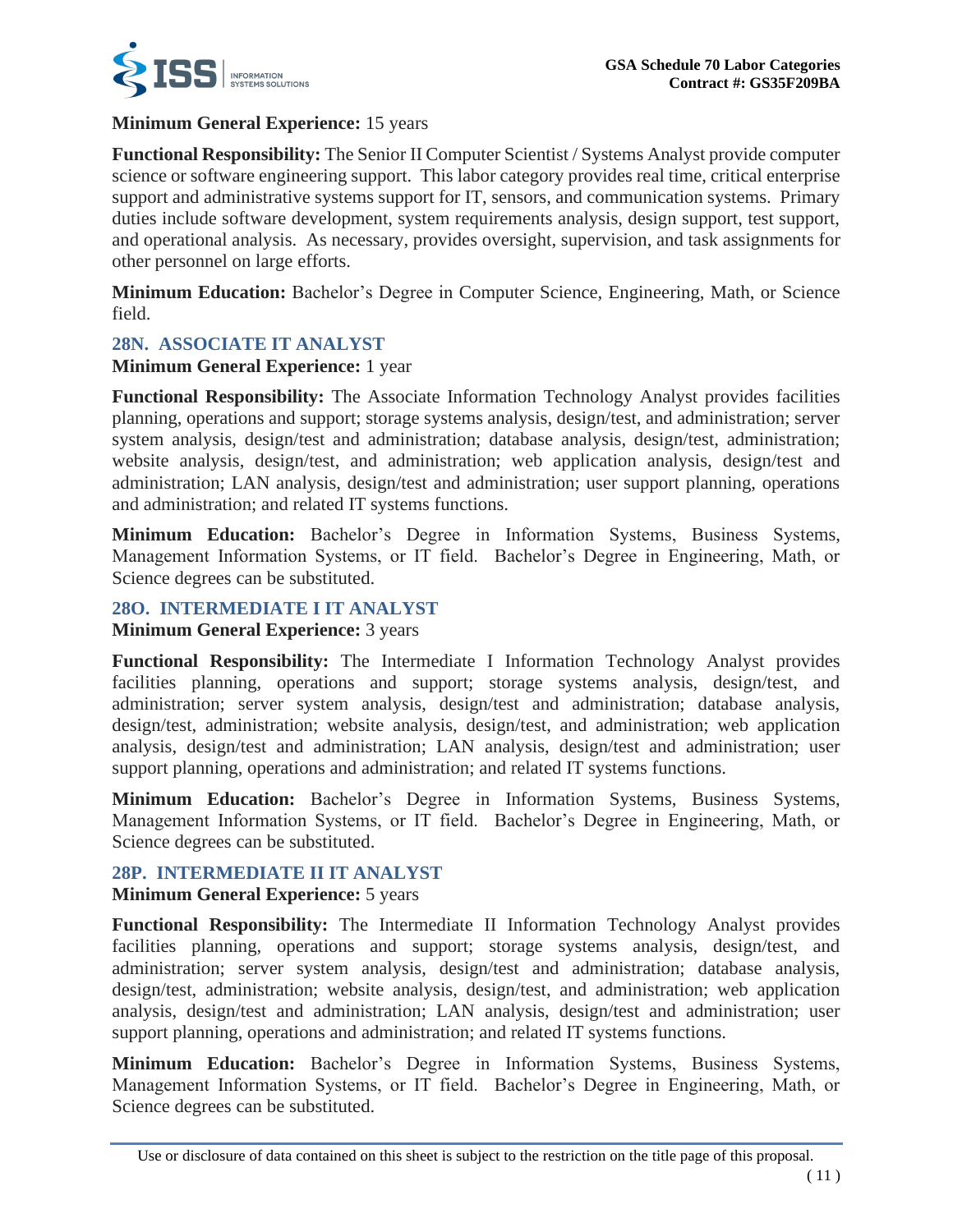

# **28Q. SENIOR I IT ANALYST**

**Minimum General Experience:** 8 years

**Functional Responsibility:** The Senior I Information Technology Analyst provides facilities planning, operations and support; storage systems analysis, design/test, and administration; server system analysis, design/test and administration; database analysis, design/test, administration; website analysis, design/test, and administration; web application analysis, design/test and administration; LAN analysis, design/test and administration; user support planning, operations and administration; and related IT systems functions.

**Minimum Education:** Bachelor's Degree in Information Systems, Business Systems, Management Information Systems, or IT field. Bachelor's Degree in Engineering, Math, or Science degrees can be substituted.

### **28R. ASSOCIATE SYSTEM SECURITY/INFORMATION ASSURANCE ANALYST Minimum General Experience:** 1 year

**Functional Responsibility:** The Associate System Security / Information Assurance Analyst provide systems security engineering and IT systems security in compliance with the National Institute of Standards and Technology (NIST) standards in compliance with applicable site, agency, and other governing security policies. The engineer provides security related engineering functions for information assurance of computer systems, support security-first software and system development practices and provides cyber security support to include investigation and reporting for real-time systems.

**Minimum Education:** Bachelor's Degree in Engineering, Math, or Science field.

### **28S. INTERMEDIATE I SYSTEM SECURITY/INFORMATION ASSURANCE ANALYST**

### **Minimum General Experience:** 3 years

**Functional Responsibility:** The Intermediate I System Security / Information Assurance Analyst provide systems security engineering and IT systems security in compliance with the National Institute of Standards and Technology (NIST) standards in compliance with applicable site, agency, and other governing security policies. The engineer provides security related engineering functions for information assurance of computer systems, support security-first software and system development practices and provides cyber security support to include investigation and reporting for real-time systems.

**Minimum Education:** Bachelor's Degree in Engineering, Math, or Science field.

# **28T. INTERMEDIATE II SYSTEM SECURITY/INFORMATION ASSURANCE ANALYST**

### **Minimum General Experience:** 5 years

**Functional Responsibility:** The Intermediate II System Security / Information Assurance Analyst provide systems security engineering and IT systems security in compliance with the National Institute of Standards and Technology (NIST) standards in compliance with applicable site, agency, and other governing security policies. The engineer provides security related engineering functions for information assurance of computer systems, support security-first software and system development practices and provides cyber security support to include investigation and reporting for real-time systems.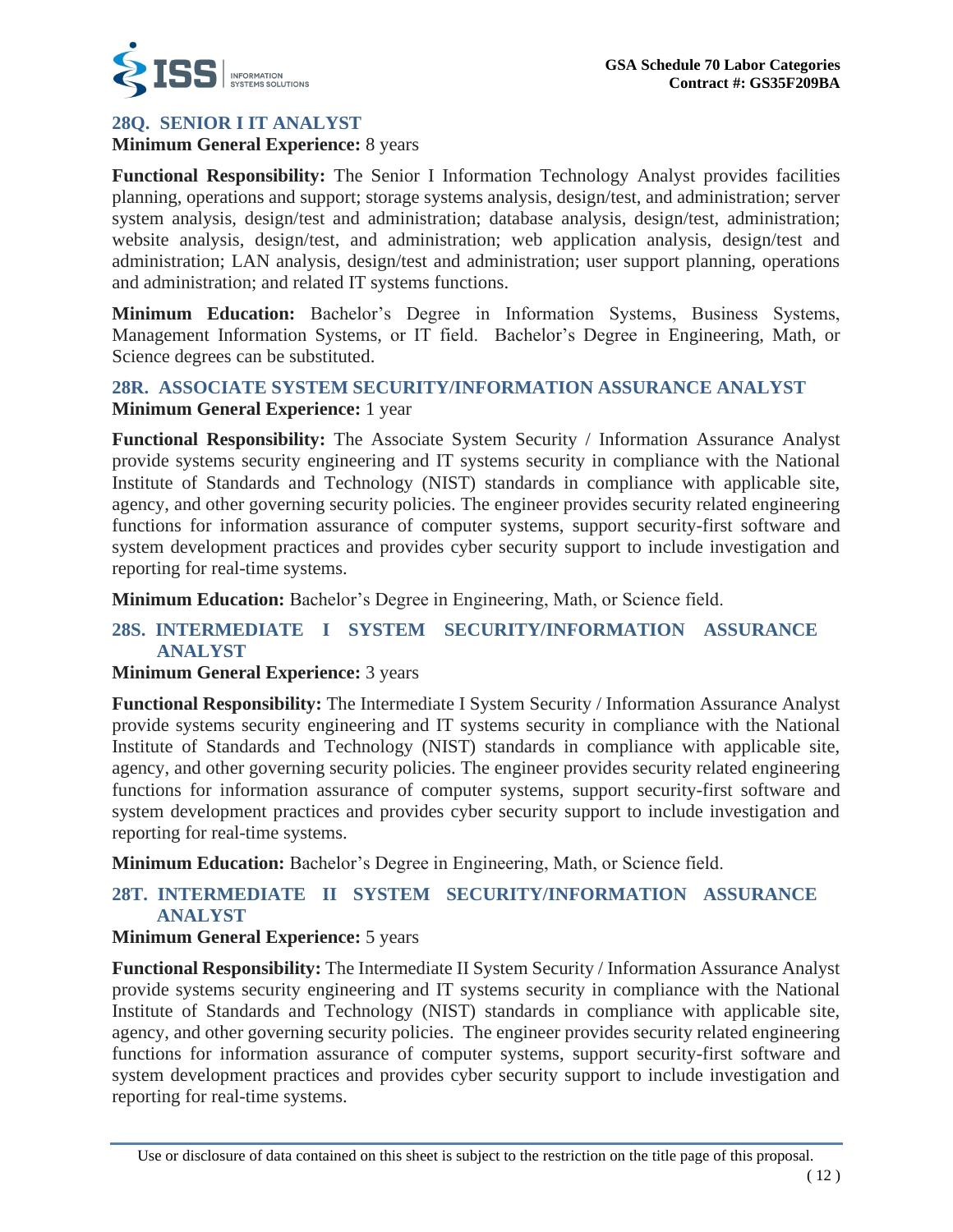

**Minimum Education:** Bachelor's Degree in Engineering, Math, or Science field.

# **28U. SENIOR CERTIFIED SYSTEM SECURITY/INFORMATION ASSURANCE ANALYST**

### **Minimum General Experience:** 10 years

**Functional Responsibility:** The Senior Certified System Security / Information Assurance Analyst provide systems security engineering and IT systems security in compliance with the National Institute of Standards and Technology (NIST) standards in compliance with applicable site, agency, and other governing security policies. The engineer provides security related engineering functions for information assurance of computer systems, support security-first software and system development practices and provides cyber security support to include investigation and reporting for real-time systems.

**Minimum Education:** Bachelor's Degree in Engineering, Math, or Science Field and relevant professional certification.

# **28V. SENIOR II SYSTEM SECURITY/INFORMATION ASSURANCE ANALYST**

**Minimum General Experience:** 15 years

**Functional Responsibility:** The Senior II System Security / Information Assurance Analyst provide systems security engineering and IT systems security in compliance with the National Institute of Standards and Technology (NIST) standards in compliance with applicable site, agency, and other governing security policies. The engineer provides security related engineering functions for information assurance of computer systems, support security-first software and system development practices and provides cyber security support to include investigation and reporting for real-time systems. As necessary, provides oversight, supervision, and task assignments for other personnel on large efforts.

**Minimum Education:** Bachelor's Degree in Engineering, Math, or Science field.

### **28W. ASSOCIATE WRITER/EDITOR**

### **Minimum General Experience:** 1 year

**Functional Responsibility:** The Associate Writer / Editor provide non-technical writing support. The Writer prepares documents as part of business operations to include reports, processes, and procedures. The Editor is focused on non-technical review, formatting and correction of businessrelated documents to include reports, processes, and procedures. The Writer/Editor creates, reviews, formats information for publication to include information released via the web, print media and electronic media.

**Minimum Education:** Bachelor's Degree in Education, English, Journalism, History, Political Science, or Equivalent Field.

### **28X. INTERMEDIATE I WRITER/EDITOR**

**Minimum General Experience:** 3 years

**Functional Responsibility:** The Intermediate I Writer / Editor provide non-technical writing support. The Writer prepares documents as part of business operations to include reports, processes, and procedures. The Editor is focused on non-technical review, formatting, and correction of business-related documents to include reports, processes, and procedures. The Writer/Editor creates, reviews, formats information for publication to include information released via the web, print media and electronic media.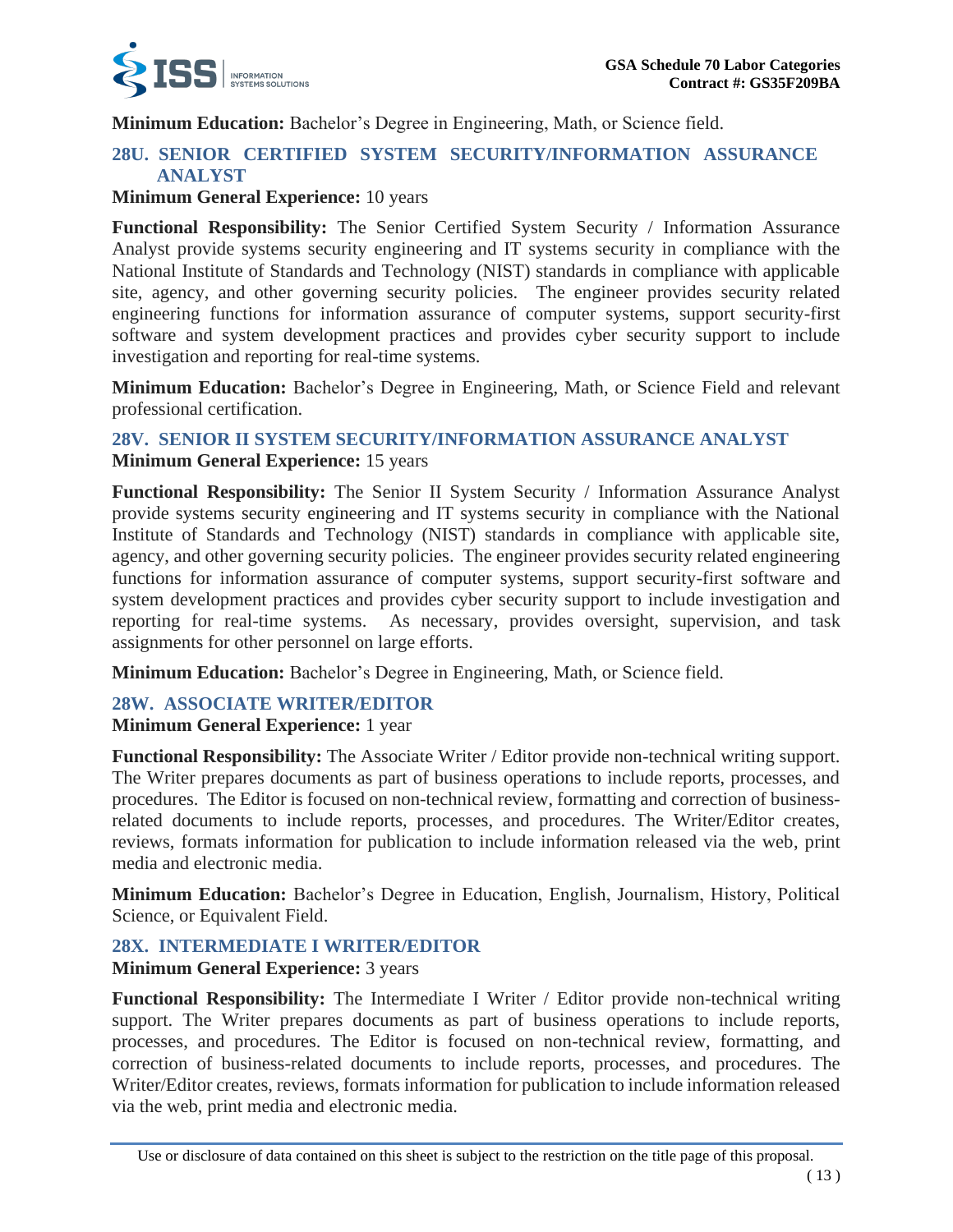

**Minimum Education:** Bachelor's Degree in Education, English, Journalism, History, Political Science, or Equivalent Field.

# **28Y. INTERMEDIATE II WRITER/EDITOR**

**Minimum General Experience:** 5 years

**Functional Responsibility:** The Intermediate II Writer / Editor provide non-technical writing support. The Writer prepares documents as part of business operations to include reports, processes, and procedures. The Editor is focused on non-technical review, formatting, and correction of business-related documents to include reports, processes, and procedures. The Writer/Editor creates, reviews, formats information for publication to include information released via the web, print media and electronic media.

**Minimum Education:** Bachelor's Degree in Education, English, Journalism, History, Political Science, or Equivalent Field.

### **28Z. SENIOR I WRITER/EDITOR**

**Minimum General Experience:** 8 years

**Functional Responsibility:** The Senior I Writer / Editor provide non-technical writing support. The Writer prepares documents as part of business operations to include reports, processes, and procedures. The Editor is focused on non-technical review, formatting, and correction of businessrelated documents to include reports, processes, and procedures. The Writer/Editor creates, reviews, formats information for publication to include information released via the web, print media and electronic media.

**Minimum Education:** Bachelor's Degree in Education, English, Journalism, History, Political Science, or Equivalent Field.

### **28AA. SENIOR CERTIFIED WRITER/EDITOR**

**Minimum General Experience:** 10 years

**Functional Responsibility:** The Senior Certified Writer / Editor provide non-technical writing support. The Writer prepares documents as part of business operations to include reports, processes, and procedures. The Editor is focused on non-technical review, formatting, and correction of business-related documents to include reports, processes, and procedures. The Writer/Editor creates, reviews, formats information for publication to include information released via the web, print media and electronic media.

**Minimum Education:** Bachelor's Degree in Education, English, Journalism, History, Political Science, or Equivalent Field and relevant professional certification.

### **28BB. SENIOR II WRITER/EDITOR**

**Minimum General Experience:** 15 years

**Functional Responsibility:** The Senior II Writer / Editor provide non-technical writing support. The Writer prepares documents as part of business operations to include reports, processes, and procedures. The Editor is focused on non-technical review, formatting and correction of businessrelated documents to include reports, processes, and procedures. The Writer/Editor creates, reviews, formats information for publication to include information released via the web, print media and electronic media. As necessary, provides oversight, supervision and task assignments for other personnel on large efforts.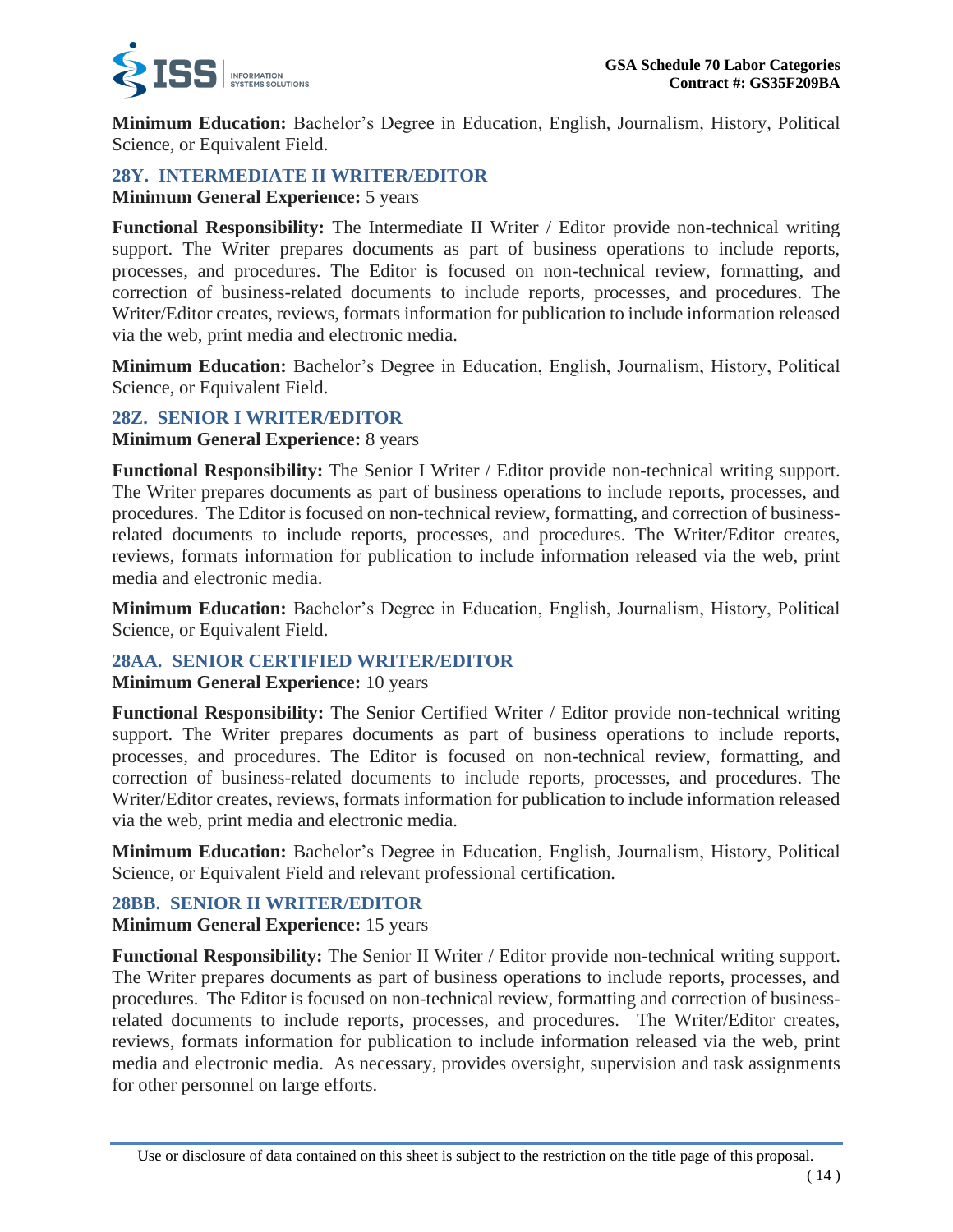

**Minimum Education:** Bachelor's Degree in Education, English, Journalism, History, Political Science, or Equivalent Field.

### **28CC. ASSOCIATE BUSINESS/FINANCIAL/MANAGEMENT/ANALYST Minimum General Experience:** 1 year

**Functional Responsibility:** The Associate provides the business/financial/management/analyst focused on the coordination, accounting, planning and administration functions. The analyst provides business management functions such as budgeting, financial analysis and planning and control of funding and allocation of funding. These functions include business process analysis to describe and create defined business and operations controls and processes.

**Minimum Education:** Bachelor's Degree in any field with 24 semester hours related to Accounting, Finance, Law, Contracts, Economics, and Marketing.

### **28DD. INTERMEDIATE I BUSINESS/FINANCIAL/MANAGEMENT/ANALYST Minimum General Experience:** 3 years

**Functional Responsibility:** The Intermediate I provides the business/financial/management/analyst focused on the coordination, accounting, planning and administration functions. The analyst provides business management functions such as budgeting, financial analysis and planning and control of funding and allocation of funding. These functions include business process analysis to describe and create defined business and operations controls and processes.

**Minimum Education:** Bachelor's Degree in any field with 24 semester hours related to Accounting, Finance, Law, Contracts, Economics, and Marketing.

# **28EE. INTERMEDIATE II BUSINESS/FINANCIAL/MANAGEMENT/ANALYST Minimum General Experience:** 5 years

**Functional Responsibility:** The Intermediate II provides the business/financial/management/analyst focused on the coordination, accounting, planning and administration functions. The analyst provides business management functions such as budgeting, financial analysis and planning and control of funding and allocation of funding. These functions include business process analysis to describe and create defined business and operations controls and processes.

**Minimum Education:** Bachelor's Degree in any field with 24 semester hours related to Accounting, Finance, Law, Contracts, Economics, and Marketing.

### **28FF. SENIOR I BUSINESS/FINANCIAL/MANAGEMENT/ANALYST Minimum General Experience: 8 years**

**Functional Responsibility:** The Senior I provides the business/financial/management/analyst focused on the coordination, accounting, planning and administration functions. The analyst provides business management functions such as budgeting, financial analysis and planning and control of funding and allocation of funding. These functions include business process analysis to describe and create defined business and operations controls and processes.

**Minimum Education:** Bachelor's Degree in any field with 24 semester hours related to Accounting, Finance, Law, Contracts, Economics, and Marketing.

**28GG. SENIOR CERTIFIED BUSINESS/FINANCIAL/MANAGEMENT/ANALYST**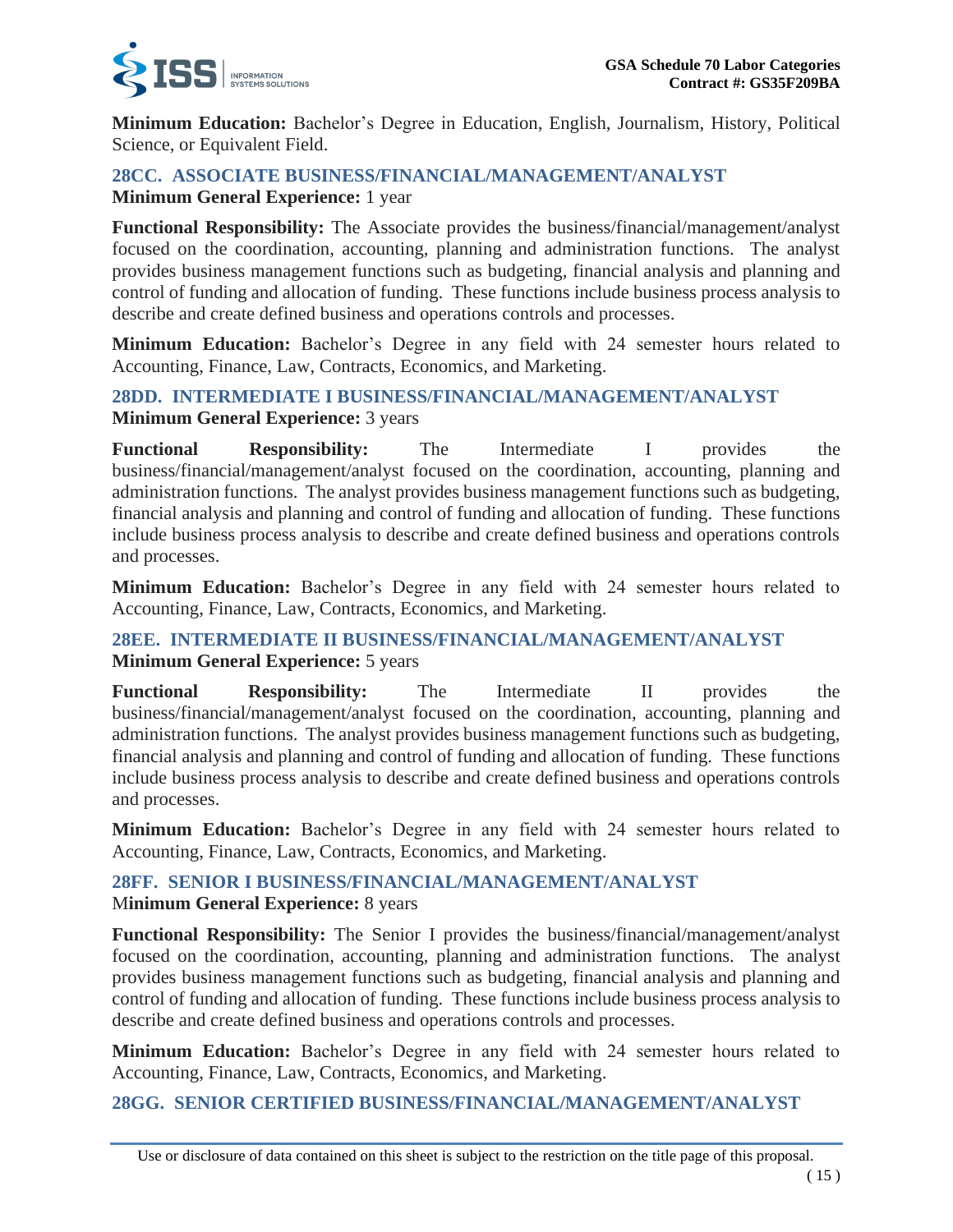

### **Minimum General Experience:** 10 years

**Functional Responsibility:** The Senior Certified provides the business/financial/management/analyst focused on the coordination, accounting, planning and administration functions. The analyst provides business management functions such as budgeting, financial analysis and planning and control of funding and allocation of funding. These functions include business process analysis to describe and create defined business and operations controls and processes.

**Minimum Education:** Bachelor's Degree in any field with 24 semester hours related to Accounting, Finance, Law, Contracts, Economics, and Marketing and relevant professional certification.

### **28HH. SENIOR II BUSINESS/FINANCIAL/MANAGEMENT/ANALYST Minimum General Experience:** 15 years

**Functional Responsibility:** The Senior II provides the business/financial/management/analyst focused on the coordination, accounting, planning and administration functions. The analyst provides business management functions such as budgeting, financial analysis and planning and control of funding and allocation of funding. These functions include business process analysis to describe and create defined business and operations controls and processes. As necessary, provides oversight, supervision, and task assignments for other personnel on large efforts.

**Minimum Education:** Bachelor's Degree in any field with 24 semester hours related to Accounting, Finance, Law, Contracts, Economics, and Marketing.

### **28II. ASSOCIATE TRAINER/TRAINING MATERIAL SPECIALIST Minimum General Experience:** 1 year

**Functional Responsibility:** The Associate Trainer provides IT application and business-related training in person, online, through video teleconference and written material. The trainer designs and authors structured lesson plans and formal training programs. The trainer relies on technical experts to develop technical portion of the documents.

**Minimum Education:** Bachelor's Degree in Education, English, Journalism, History, or Political Science.

# **28JJ. INTERMEDIATE II TRAINER/TRAINING MATERIAL SPECIALIST**

### **Minimum General Experience:** 5 years

**Functional Responsibility:** The Intermediate II Trainer provides IT application and businessrelated training in person, online, through video teleconference and written material. The trainer designs and authors structured lesson plans and formal training programs. The trainer relies on technical experts to develop technical portion of the documents.

**Minimum Education:** Bachelor's Degree in Education, English, Journalism, History, or Political Science.

### **28KK. SENIOR I TRAINER/TRAINING MATERIAL SPECIALIST**

**Minimum General Experience:** 8 years

**Functional Responsibility:** The Senior I Trainer provide IT application and business-related training in person, online, through video teleconference and written material. The trainer designs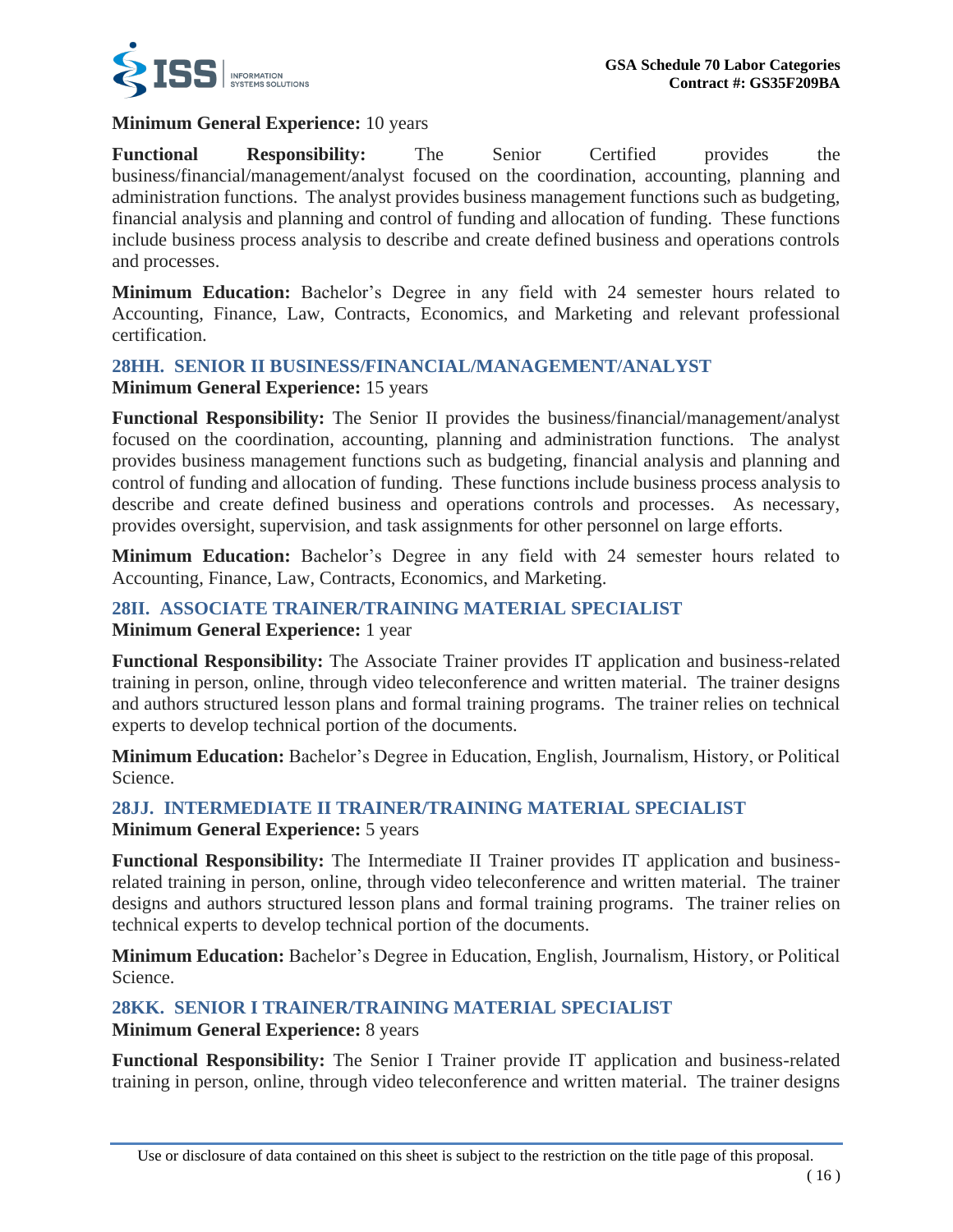

and authors structured lesson plans and formal training programs. The trainer relies on technical experts to develop technical portion of the documents.

**Minimum Education**: Bachelor's Degree in Education, English, Journalism, History, or Political Science.

### **28LL. SENIOR CERTIFIED TRAINER/TRAINING MATERIAL SPECIALIST Minimum General Experience:** 10 years

**Functional Responsibility:** The Senior Certified Trainer provides IT application and businessrelated training in person, online, through video teleconference and written material. The trainer designs and authors structured lesson plans and formal training programs. The trainer relies on technical experts to develop technical portion of the documents. Lead the development of training material for large systems.

**Minimum Education:** Bachelor's Degree in Education, English, Journalism, History, or Political Science and relevant professional certification.

# **28MM. SENIOR II TRAINER/TRAINING MATERIAL SPECIALIST**

### **Minimum General Experience:** 15 years

**Functional Responsibility:** The Senior II Trainer provides IT application and business-related training in person, online, through video teleconference and written material. The trainer designs and authors structured lesson plans and formal training programs. The trainer relies on technical experts to develop technical portion of the documents. Lead the development of training material for large systems. As necessary, provides oversight, supervision and task assignments for other personnel on large efforts.

**Minimum Education:** Bachelor's Degree in Education, English, Journalism, History, or Political Science.

### **28NN. TECHNICAL SUPPORT I**

### **Minimum General Experience:** 0 years

**Functional Responsibility:** The Technical Support I provides technical support that includes everything from modification of facilities, to testing sites, remediation of sites, and similar technician activity and engineering activities. Support includes test technicians, installation technicians, support technicians, helpdesk, computer installation, copier support, telephone support, and equipment repair technician. Technical support also includes graphic design specialists.

**Minimum Education:** High School Diploma or equivalent.

### **28OO. TECHNICAL SUPPORT II**

### **Minimum General Experience: 3 years**

**Functional Responsibility:** The Technical Support II provides technical support that includes everything from modification of facilities, to testing sites, remediation of sites, and similar technician activity and engineering activities. Support includes test technicians, installation technicians, support technicians, helpdesk, computer installation, copier support, telephone support, and equipment repair technician. Technical support also includes graphic design specialists.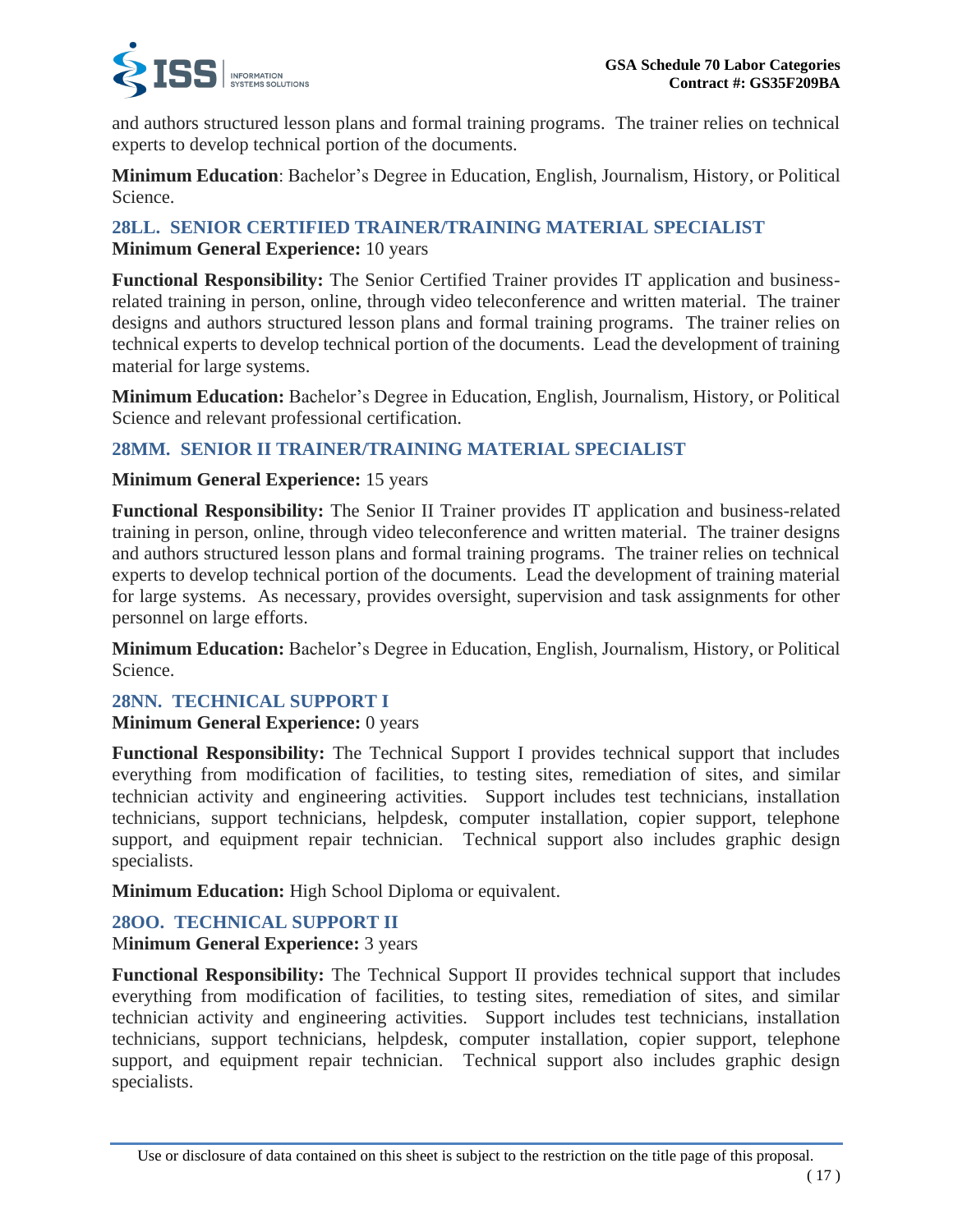

**Minimum Education:** High School Diploma or equivalent.

# **28PP. TECHNICAL SUPPORT III**

**Minimum General Experience:** 6 years

**Functional Responsibility:** The Technical Support III provides technical support that includes everything from modification of facilities, to testing sites, remediation of sites, and similar technician activity and engineering activities. Support includes test technicians, installation technicians, support technicians, helpdesk, computer installation, copier support, telephone support, and equipment repair technician. Technical support also includes graphic design specialists.

**Minimum Education:** High School Diploma or equivalent.

### **28QQ. TECHNICAL SUPPORT IV**

**Minimum General Experience:** 10 years

**Functional Responsibility:** The Technical Support VI provides technical support that includes everything from modification of facilities, to testing sites, remediation of sites, and similar technician activity and engineering activities. Support includes test technicians, installation technicians, support technicians, helpdesk, computer installation, copier support, telephone support, and equipment repair technician. Technical support also includes graphic design specialists. As necessary, provides oversight, supervision and task assignments for other personnel on large efforts.

**Minimum Education:** High School Diploma or equivalent.

### **28RR. ADMINISTRATIVE SUPPORT I**

**Minimum General Experience:** 0 years

**Functional Responsibility:** The Administrator I provide office oriented, clerical, coordinating, and general administrative support. Typical functions include telephone answering, staffing, copying, data entry, regular cyclical report generation, distribution, and pre-defined task execution.

**Minimum Education:** High School Diploma or equivalent.

### **28SS. ADMINISTRATIVE SUPPORT II**

**Minimum General Experience:** 3 years

**Functional Responsibility:** The Administrator II provides office oriented, clerical, coordinating, and general administrative support. Typical functions include telephone answering, staffing, copying, data entry, regular cyclical report generation, distribution, and pre-defined task execution.

**Minimum Education:** High School Diploma or equivalent.

### **28TT. ADMINISTRATIVE SUPPORT III**

**Minimum General Experience:** 6 years

**Functional Responsibility:** The Administrator III provides office oriented, clerical, coordinating, and general administrative support. Typical functions include telephone answering, staffing, copying, data entry, regular cyclical report generation, distribution, and pre-defined task execution.

**Minimum Education:** High School Diploma or equivalent.

**28UU. ADMINISTRATIVE SUPPORT IV Minimum General Experience:** 10 years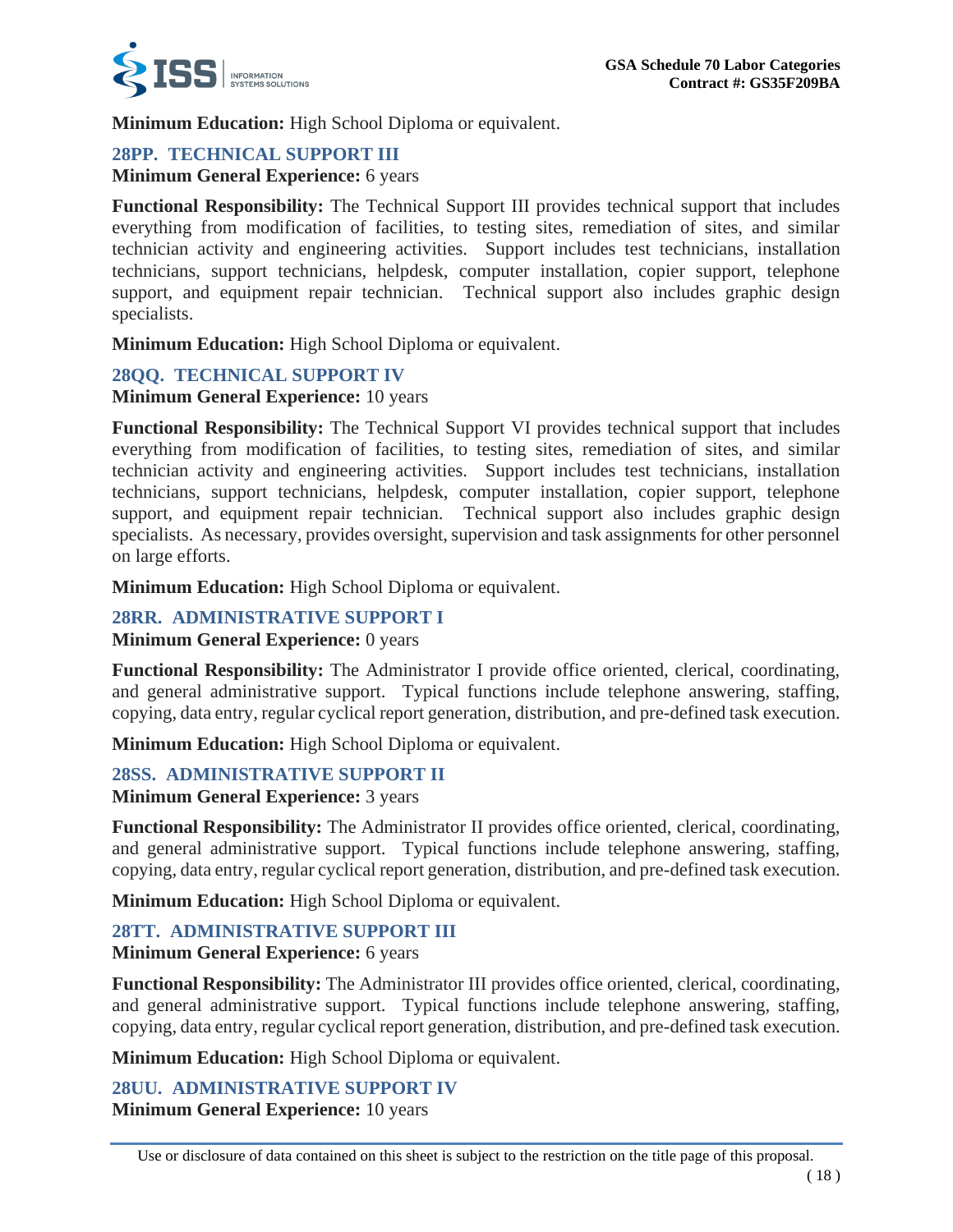

**Functional Responsibility:** The Administrator IV provides office oriented, clerical, coordinating, and general administrative support. Typical functions include telephone answering, staffing, copying, data entry, regular cyclical report generation, distribution, and pre-defined task execution. As necessary, provides oversight, supervision, and task assignments for other personnel on large efforts.

**Minimum Education:** High School Diploma or equivalent.

### **28VV. INFORMATION SYSTEM SECURITY MANAGER I Minimum General Experience:** 1-3 years

**Functional Responsibility:** The Information System Security Manager I oversees and manages information security program implementation within the organization. Manages strategy, personnel, infrastructure, policy enforcement, emergency planning, security awareness, and/or other resources. Acquire and manage the necessary resources to support information technology (IT) security goals and reduce overall organizational risk.

**Minimum Education:** Associates degree.

### **28WW. INFORMATION SYSTEM SECURITY MANAGER II Minimum General Experience:** 3-5 years

**Functional Responsibility:** The Information System Security Manager II oversees and manages information security program implementation within the organization. Manages strategy, personnel, infrastructure, policy enforcement, emergency planning, security awareness, and/or other resources. Acquire and manage the necessary resources to support information technology (IT) security goals and reduce overall organizational risk.

**Minimum Education:** Bachelor's Degree.

# **28XX. INFORMATION SYSTEM SECURITY MANAGER III**

### **Minimum General Experience:** 7 years

**Functional Responsibility:** The Information System Security Manager III oversees and manages information security program implementation within the organization. Manages strategy, personnel, infrastructure, policy enforcement, emergency planning, security awareness, and/or other resources. Acquire and manage the necessary resources to support information technology (IT) security goals and reduce overall organizational risk.

**Minimum Education:** Master's Degree.

# **28YY. SPECIALIST, CONFIGURATION MANAGEMENT I**

**Minimum General Experience:** 3 years

**Functional Responsibility:** The Specialist, Configuration Management I shall be responsible for configuration management issues associated with maintaining and controlling all hardware inventory, documentation, product releases, and software configuration management. Individual shall also work closely with the Configuration Control Board in defining and implementing procedures for releasing new products throughout the entire life cycle. Individual shall provide change management and product configuration management guidance.

**Minimum Education:** Bachelor's Degree.

# **28ZZ. SPECIALIST, CONFIGURATION MANAGEMENT II**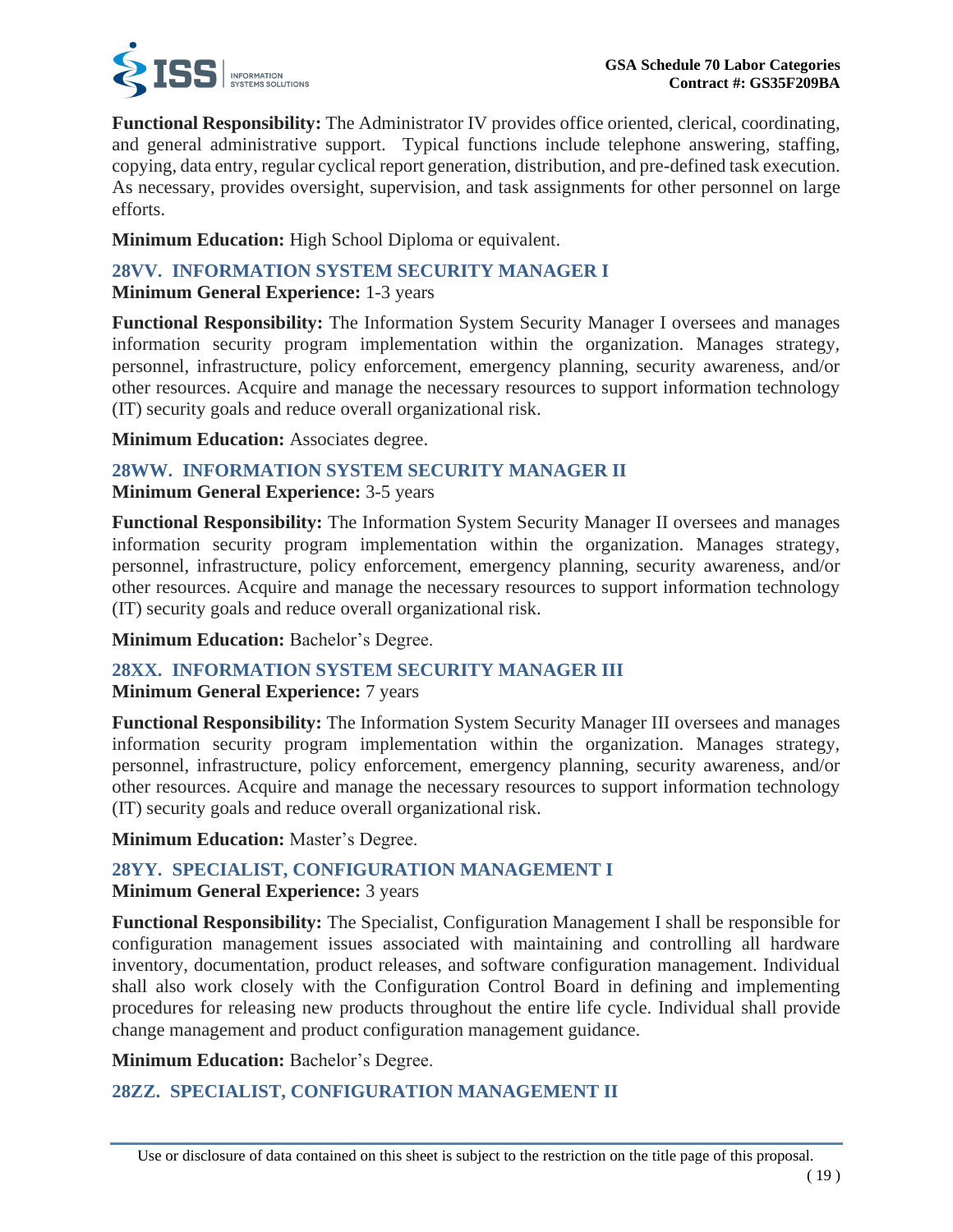

### **Minimum General Experience:** 7 years

**Functional Responsibility:** The Specialist, Configuration Management II shall be responsible for configuration management issues associated with maintaining and controlling all hardware inventory, documentation, product releases, and software configuration management. Individual shall also work closely with the Configuration Control Board in defining and implementing procedures for releasing new products throughout the entire life cycle. Individual shall provide change management and product configuration management guidance.

**Minimum Education:** Bachelor's Degree.

# **28AAA. SPECIALIST, CONFIGURATION MANAGEMENT III**

### **Minimum General Experience:** 10 years

**Functional Responsibility:** The Specialist, Configuration Management III shall be responsible for configuration management issues associated with maintaining and controlling all hardware inventory, documentation, product releases, and software configuration management. Individual shall also work closely with the Configuration Control Board in defining and implementing procedures for releasing new products throughout the entire life cycle. Individual shall provide change management and product configuration management guidance.

**Minimum Education:** Bachelor's Degree.

# **28BBB. SPECIALIST, IA COMPLIANCE I**

**Minimum General Experience:** 1-3 years

**Functional Responsibility:** The Specialist, IA Compliance I oversees, evaluates, and supports the documentation, validation, and accreditation processes necessary to ensure new and existing information technology (IT) systems meet the organization's information assurance (IA) and security requirements. Ensures appropriate treatment of risk, compliance, and monitoring assurance from internal and external perspectives.

**Minimum Education:** Associate degree.

# **28CCC. SPECIALIST, IA COMPLIANCE II**

**Minimum General Experience:** 3-5 years

**Functional Responsibility:** The Specialist, IA Compliance II oversees, evaluates, and supports the documentation, validation, and accreditation processes necessary to ensure new and existing information technology (IT) systems meet the organization's information assurance (IA) and security requirements. Ensures appropriate treatment of risk, compliance, and monitoring assurance from internal and external perspectives.

**Minimum Education:** Bachelor's Degree.

# **28DDD. SPECIALIST, IA COMPLIANCE III**

### **Minimum General Experience:** 7 years

**Functional Responsibility:** The Specialist, IA Compliance III oversees, evaluates, and supports the documentation, validation, and accreditation processes necessary to ensure new and existing information technology (IT) systems meet the organization's information assurance (IA) and security requirements. Ensures appropriate treatment of risk, compliance, and monitoring assurance from internal and external perspectives.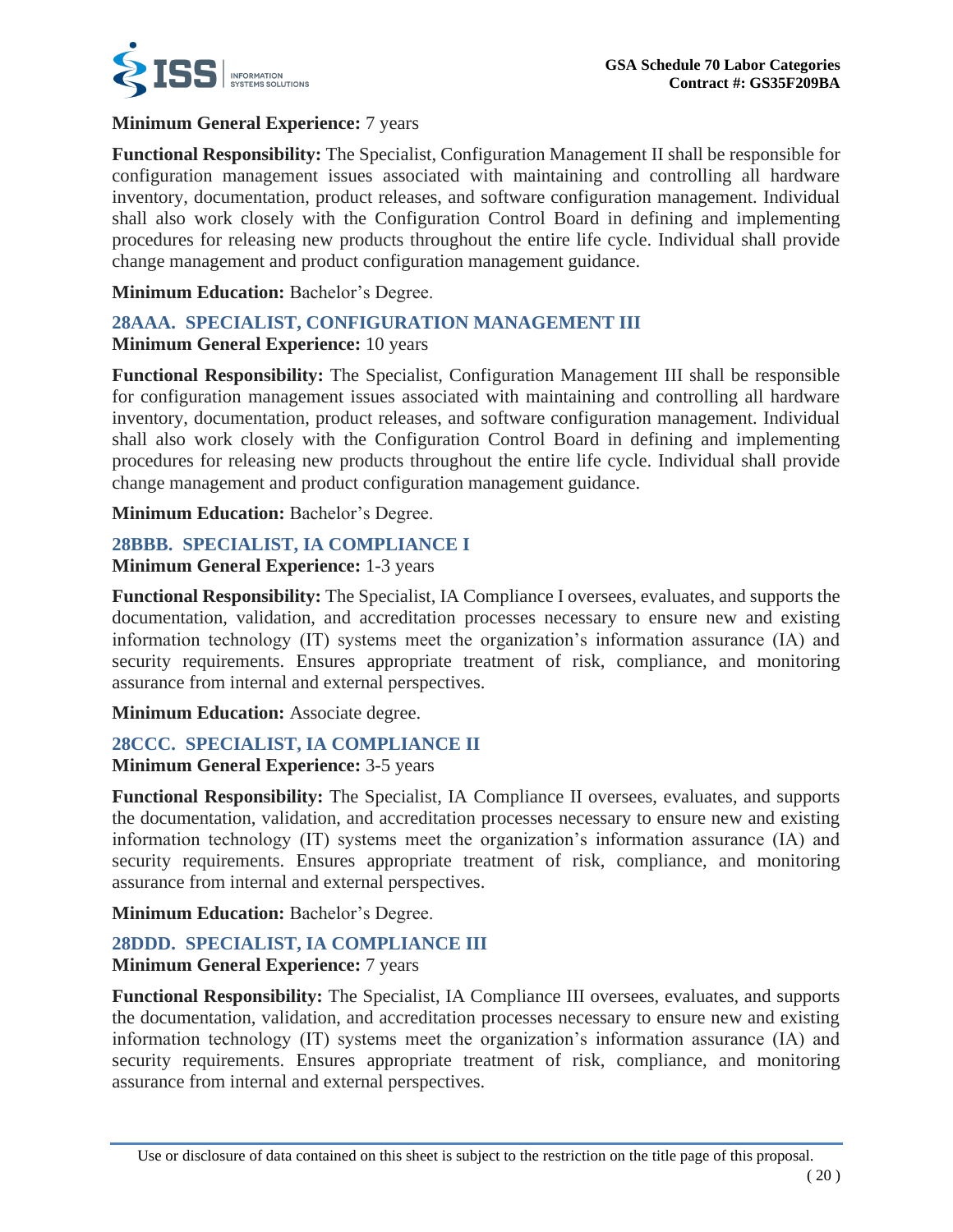

### **Minimum Education:** Master's Degree.

# **28EEE. SPECIALIST, INFORMATION SYSTEM SECURITY I**

### **Minimum General Experience:** 2 years

**Functional Responsibility:** The Specialist, Information System Security I is responsible for supporting all aspects of a Program Information Assurance (IA) processes tailored to include minimum qualification standards, fundamental awareness and familiarity to demonstrated competency with specific experience in Cyber Security, Engineering, Test & Evaluation, (T&E) and/or Security Control Assessor (SCA) under a Certification & Accreditation (C&A) and/or Assessment & Authorization (A&A) process. The specialist should demonstrate a working knowledge of the Risk Management Framework (RMF) process and/or include prior experience with the Defense Information Assurance & Certification Accreditation Process (DIACAP). Familiarity with security policies & guidance documents to assist with the preparation and maintenance of process artifacts, traceability documents purposed for compliance with Authority to Operate (ATO) requirements. The specialist is expected to evaluate security solutions to ensure they meet security requirements for processing up to classified information and supervise and/or maintain the operational security posture for an information system or program.

**Minimum Education:** High School Diploma or equivalent.

### **28FFF. SPECIALIST, INFORMATION SYSTEM SECURITY II Minimum General Experience:** 2-5 years

**Functional Responsibility:** The Specialist, Information System Security II is responsible for supporting all aspects of a Program Information Assurance (IA) processes tailored to include minimum qualification standards, fundamental awareness and familiarity to demonstrated competency with specific experience in Cyber Security, Engineering, Test & Evaluation, (T&E) and/or Security Control Assessor (SCA) under a Certification & Accreditation (C&A) and/or Assessment & Authorization (A&A) process. The specialist should demonstrate a working knowledge of the Risk Management Framework (RMF) process and/or include prior experience with the Defense Information Assurance & Certification Accreditation Process (DIACAP). Familiarity with security policies & guidance documents to assist with the preparation and maintenance of process artifacts, traceability documents purposed for compliance with Authority to Operate (ATO) requirements. The specialist is expected to evaluate security solutions to ensure they meet security requirements for processing up to classified information and supervise and/or maintain the operational security posture for an information system or program.

**Minimum Education:** High School Diploma or equivalent.

# **28GGG. SPECIALIST, INFORMATION SYSTEM SECURITY III Minimum General Experience:** 5 years

**Functional Responsibility:** The Specialist, Information System Security III is responsible for supporting all aspects of a Program Information Assurance (IA) processes tailored to include minimum qualification standards, fundamental awareness and familiarity to demonstrated competency with specific experience in Cyber Security, Engineering, Test & Evaluation, (T&E) and/or Security Control Assessor (SCA) under a Certification & Accreditation (C&A) and/or Assessment & Authorization (A&A) process. The specialist should demonstrate a working knowledge of the Risk Management Framework (RMF) process and/or include prior experience with the Defense Information Assurance & Certification Accreditation Process (DIACAP).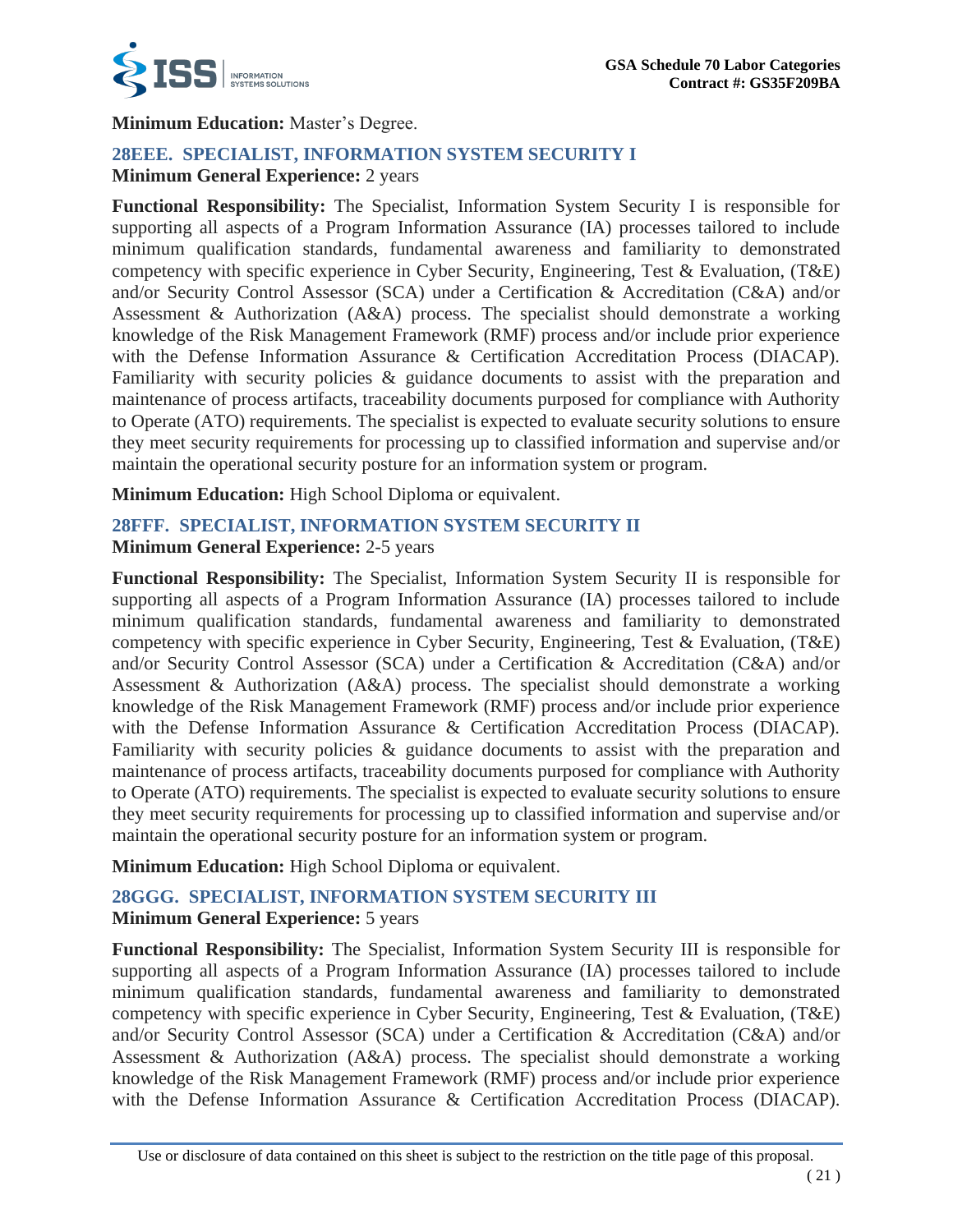

Familiarity with security policies & guidance documents to assist with the preparation and maintenance of process artifacts, traceability documents purposed for compliance with Authority to Operate (ATO) requirements. The specialist is expected to evaluate security solutions to ensure they meet security requirements for processing up to classified information and supervise and/or maintain the operational security posture for an information system or program.

### **Minimum Education:** Associate degree.

# **28HHH. VULNERABILITY/THREAT SPECIALIST**

### **Minimum General Experience:** 5 years

**Functional Responsibility:** The Vulnerability/Threat Specialist provides customer support in developing comprehensive solutions to threat and/or vulnerability-related problems and their impact on IT systems. Performs threat identification and assessment, threat reduction measures, crisis management, consequence management, and training and performance support. Identifies and implements threat reduction measures including plans, policies, and procedures; mechanical, architectural, and structural review; risk management planning; physical and cyber security; and business continuity planning. Solutions are based on a firm understanding of government/industry policy, practices, procedures, customer and mission requirements; emerging data fusion, knowledge management, biometric, physical, information, telecommunications, and cyber security technologies; and knowledge of specific threats and threat delivery mechanisms.

**Minimum Education:** Bachelor's Degree.

# **28III. NETWORK SECURITY SPECIALIST I**

### **Minimum General Experience:** 2 years

**Functional Responsibility:** The Network Security Specialist I provides experience in the design, installation, maintenance, and management of complex network systems that typically link numerous computing platforms, operating systems, and network topologies. Experience designing, testing, and implementing interface programs, developing security procedures, and managing network performances. Experience troubleshooting and resolving complex problems to ensure no disruption of mission critical applications. Has demonstrated experience in high level architecture and design perspective of networking, IPv6 networking, developing and performing network test cases, understanding and communicating impacts of technical decisions, installation and configuration of network related hardware and software, and supporting day-to-day operations of networks.

**Minimum Education:** Bachelor's Degree in computer science, information systems, engineering, or other related scientific or technical discipline.

# **28JJJ. NETWORK SECURITY SPECIALIST II**

### **Minimum General Experience:** 4 years

**Functional Responsibility:** The Network Security Specialist II provides experience in the design, installation, maintenance, and management of complex network systems that typically link numerous computing platforms, operating systems, and network topologies. Experience designing, testing, and implementing interface programs, developing security procedures, and managing network performances. Experience troubleshooting and resolving complex problems to ensure no disruption of mission critical applications. Has demonstrated experience in high level architecture and design perspective of networking, IPv6 networking, developing and performing network test cases, understanding and communicating impacts of technical decisions, installation and